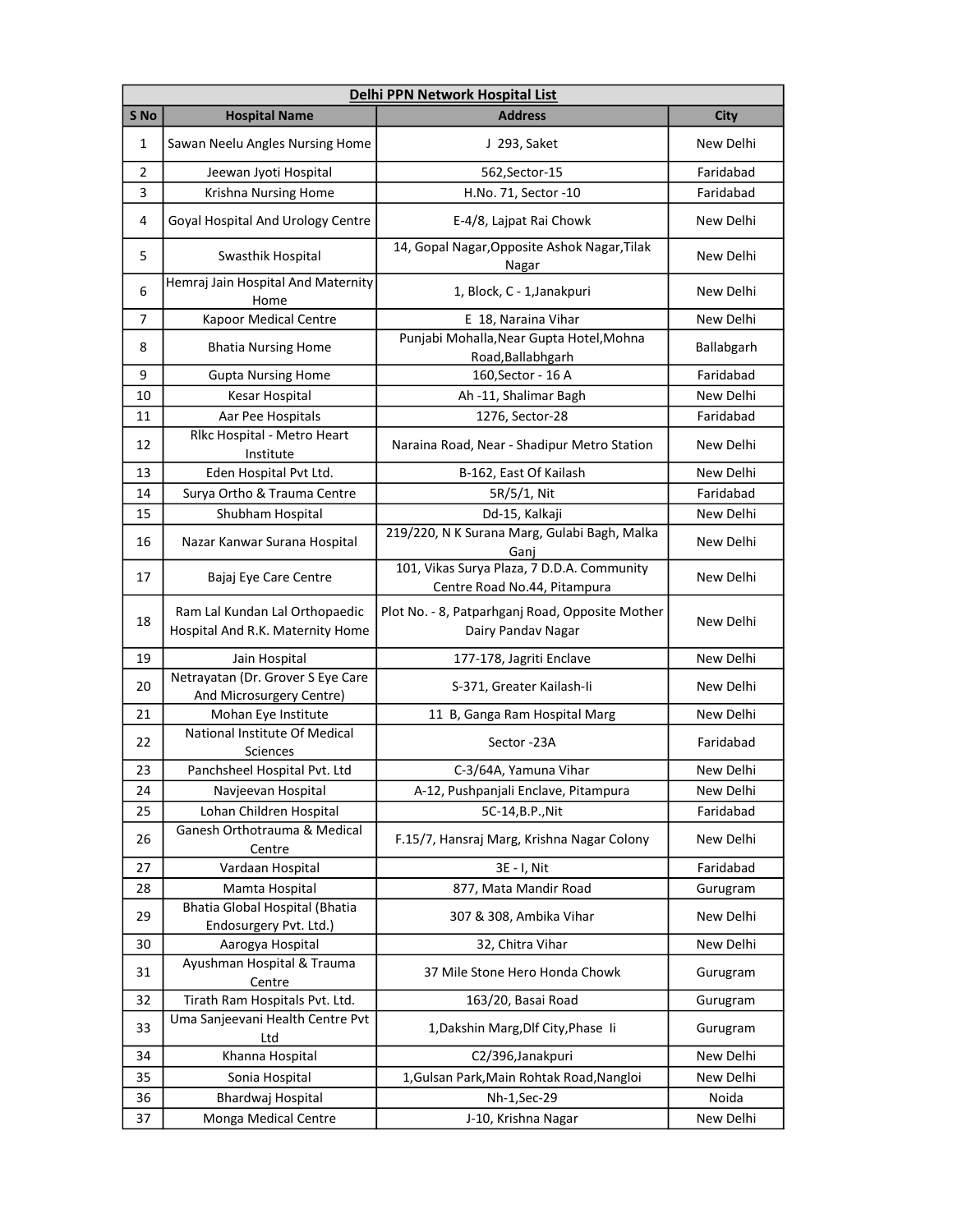| 38   | Shree Jeewan Hospital                                         | 67/1, New Rohtak Road, Karol Bagh                                            | New Delhi |
|------|---------------------------------------------------------------|------------------------------------------------------------------------------|-----------|
| 39   | Metro Hospital And Cancer<br>Institute                        | 21, Community Centre, Preet Vihar                                            | New Delhi |
| 40   | Chandra Laxmi Hospital Limited                                | Sector - 4, Plot No. - 337, Vaishali                                         | Ghaziabad |
| 41   | Kukreja Hospital And Heart Centre                             | C-1, Vishal Enclave, Rajouri Garden                                          | New Delhi |
| 42   | Sharp Sight Centre (East)                                     | A-15, Swasthya Vihar, Opp.Metro Pillar No-83,<br>Vikas Marg, Delhi-110092    | New Delhi |
| 43   | Eye Q Super Speciality Eye Hospital                           | Plot No-522, Sec-27, Gurgaon-122009                                          | Gurugram  |
| 44   | Astha Hospital                                                | Nh-05, Block - I, Sector Alpha - 2, Greater Noida                            | Noida     |
| 45   | Kukreja Hospital                                              | No.D-36, Acharya Niketan, Mayur Vihar Phase - 1                              | New Delhi |
| 46   | Durga Hospital (P) Ltd.                                       | 711, Mukherjee Nagar                                                         | New Delhi |
| 47   | Prime Hospital & Ortho Centre                                 | Site No. 1, Huda Market, Sector-30, Faridabad-<br>121002                     | Faridabad |
| 48   | Pentamed Hospital                                             | 7, Local Shopping Centre, Phase - 4, Derawal<br>Nagar, Gujrawala Town        | New Delhi |
| 49   | Gopal Nursing Home And Eye<br>Hospital                        | B-1, West Jyoti Nagar, Shahdara                                              | New Delhi |
| 50   | Icare Eye Hospital & P.G. Inst<br>Glaucoma Research Centre    | E3A, Sector-26                                                               | Noida     |
| 51   | Visitech Hospital Pvt. Ltd                                    | R-13, Greater Kailash-I                                                      | New Delhi |
| 52   | Satya Medical Centre                                          | A-98/A, Sector - 34                                                          | Noida     |
| 53   | Umkal Healthcare Pvt. Ltd.                                    | H Block, Opp. Chancellor Club, Palam Vihar                                   | Gurugram  |
| 54   | Kalyani Hospital Pvt. Ltd.                                    | Government College, Mehrauli Road                                            | Gurugram  |
| 55   | Sethi Hospital                                                | 301-302/4, Model Town                                                        | Gurugram  |
| 56   | M.G.S. Hospital                                               | Rohtak Road, West Punjabi Bagh                                               | New Delhi |
| 5758 | Banarsidas Chandiwala Institute Of<br><b>Medical Sciences</b> | Chandiwala Estate, Maa Anandmai Ashram<br>Marg, Kalkaji                      | New Delhi |
| 59   | Dr. Shroff S Charity Eye Hospital                             | 5027, Kedar Nath Road, Daryaganj                                             | New Delhi |
| 60   | Khandelwal Hospital & Urology<br>Centre                       | B-16, East Krishna Nagar                                                     | New Delhi |
| 61   | Sir Ganga Ram Hospital                                        | Sir Ganga Ram Hospital Marg, Old Rajinder<br>Nagar                           | New Delhi |
| 62   | <b>Medanta The Medicity</b>                                   | Sector 38, Rajeev Chowk                                                      | Gurugram  |
| 63   | Shroff Eye Centre                                             | A-9, Kailash Colony                                                          | New Delhi |
| 64   | Paras Hospitals                                               | C-1, Sushant Lok, Phase-I, Sec - 43                                          | Gurugram  |
| 65   | Mata Chanan Devi Hospital                                     | C-1, Janakpuri                                                               | New Delhi |
| 66   | Sunder Lal Jain Charitable Hospital                           | Ashok Vihar, Phase lii                                                       | New Delhi |
| 67   | Sparsh Medicare & Trauma Centre                               | Shakti Khand-lii/54, Indirapuram                                             | Ghaziabad |
| 68   | Walia Nursing And Maternity Home                              | G- 60, Vikas Marg, Laxmi Nagar, Delhi-110092,<br>Opposite Metro Pillar No.40 | New Delhi |
| 69   | Neelkanth Hospital Pvt. Ltd.                                  | 1 Nathupur Road                                                              | Gurugram  |
| 70   | Kamal Hospital                                                | Ka Block, Kaushambi Near Telephone<br>Exchange/Metro Station, Kaushambi      | Ghaziabad |
| 71   | Samvit Healthcare                                             | 1, Sohna Road, Islampur                                                      | Gurugram  |
| 72   | Jeevan Jyoti Hospital                                         | B 28 Kiran Garden Uttam Nagar                                                | New Delhi |
| 73   | <b>Talwar Medical Centre</b>                                  | M 139, Greater Kailsh li                                                     | New Delhi |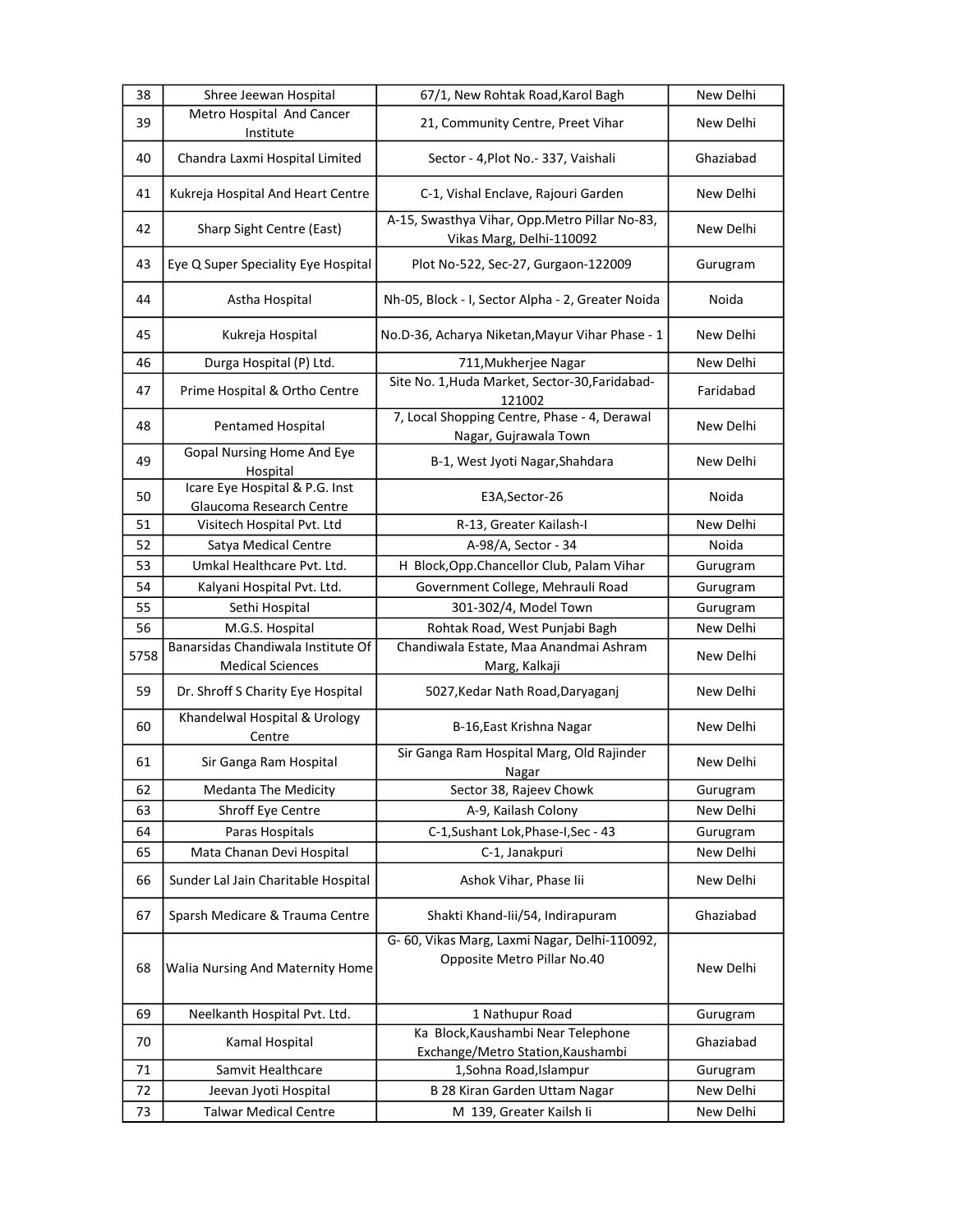| 74  | <b>Joy Nursing Home</b>                                                               | J 5/49F, Rajauri Garden                                                                   | New Delhi |
|-----|---------------------------------------------------------------------------------------|-------------------------------------------------------------------------------------------|-----------|
| 75  | Sant Parmanand Hospital                                                               | 18, Shamnath Marg, Civil Lines                                                            | New Delhi |
| 76  | Sodhi Nursing Home And Ent<br>Hospital                                                | 455, Bhera Enclave, Paschim Vihar, New Delhi                                              | New Delhi |
| 77  | Sama Hospital                                                                         | 8, Siri Fort Road                                                                         | New Delhi |
| 78  | <b>Bali Nursing Home</b>                                                              | 20-B/3, D.B. Gupta Road, Karol Bagh                                                       | New Delhi |
| 79  | Surya Hospital                                                                        | 383/11-C, East Azad Nagar, Krishna Nagar                                                  | New Delhi |
| 80  | Med First Ent Centre                                                                  | D-3/14, Vasant Vihar Opp Vasant Vihar Club                                                | New Delhi |
| 81  | Delhi Hospital & Temple Nursing<br>Home                                               | 1, Ansari Road, Drya Ganj                                                                 | New Delhi |
| 82  | Aarogya Hospital Gzb                                                                  | Plot No. Nh-1, Sec-Vi Vaishali, Ghaziabad                                                 | Ghaziabad |
| 83  | Dr Gupta Nursing Home & Hospital                                                      | 25, Raj Block, Naveen Shahdara                                                            | New Delhi |
| 84  | Indraprastha Medical Corporation<br>Limited                                           | Sarita Vihar Delhi Mathura Road                                                           | New Delhi |
| 85  | Indraprastha Medical Corporation<br>Limited                                           | E-2 Sector-26                                                                             | Noida     |
| 86  | Jaipur Golden Hospital                                                                | 2, Institutional Area, Sector-3, Rohini                                                   | New Delhi |
| 87  | Tirupati Eye Centre                                                                   | C-53C, Sector-33, Noida-201301                                                            | Noida     |
| 88  | R.K. Hospital                                                                         | 3C-59 B.P. E.S.I. Hospital                                                                | Faridabad |
| 89  | Navjeevan Medical Centre                                                              | T-655, Onkar Nagar Delhi-110035                                                           | New Delhi |
| 90  | Dr Mehta Eye Care                                                                     | 5E/08, B.P Railway Road, Near Neelam Chowk,<br>Nit                                        | Faridabad |
| 91  | Krishna Hospital & Trauma Centre                                                      | J, 85, Patel Nagar, I                                                                     | Ghaziabad |
| 92  | Aster Eye Care                                                                        | 32, Ring Road, Lajpat Nagar - Iv,                                                         | New Delhi |
| 93  | Apex Multispeciality And<br>Laparoscopy Hospital                                      | 3C-79, B.P.N.I.T Faridabad                                                                | Faridabad |
| 94  | Shroff Eye Centre                                                                     | 110-Commercial Plaza, Radisson Suites, B-<br>Block, Sushant Lok Phase-I, Gurgaon, Haryana | Gurugram  |
| 95  | Spectra Eye                                                                           | E-82 A, Greater Kailash, New Delhi                                                        | New Delhi |
| 96  | R.G Scientific Enterprises Ltd.(R G<br><b>Stone Urological Research</b><br>Institute) | F-12, East Of Kailash                                                                     | New Delhi |
| 97  | R.G. Stone Urology & Laparoscopy<br>Hospital                                          | 195, Deepali Chowk, Pitampura                                                             | New Delhi |
| 98  | R.G. Stone & Urology & Laproscopy<br>Hospital Nd                                      | B-1, Vishal Enclave, Rajouri Garden                                                       | New Delhi |
| 99  | R.G. Stone Urology & Laparoscopy<br>Hospital                                          | 18, Gagan Vihar                                                                           | New Delhi |
| 100 | Rg Stone Urology & Laparoscopy<br>Hospital                                            | A-6, Nehru Ground Neelam Bata Road, Nit                                                   | Faridabad |
| 101 | Trinity Sunrise Healthcare Pvt Ltd                                                    | F1, Kalindi Colony, Near Maharani Bagh, New<br>Delhi                                      | New Delhi |
| 102 | Park Hospital                                                                         | J - Block, Sector - 10 Near Court Faridabad,<br>Haryana                                   | Faridabad |
| 103 | Park Hospital (Delhi)                                                                 | 12, Meera Enclave, Near Keshopur Bus<br>Depot, Outer Ring Road                            | New Delhi |
| 104 | Asian Institute Of Medical Sciences<br>Fbd                                            | Sector 21 A, Main Badkal Road                                                             | Faridabad |
| 105 | Park Hospital                                                                         | Q-Block, South City-Ii, Sohna Road, Main Sec-47,<br>Gurgaon                               | Gurugram  |
| 106 | <b>Manipal Hospitals</b>                                                              | Block - F Gol Chakkar, Palam Vihar                                                        | Gurugram  |
| 107 | <b>Manipal Hospitals</b>                                                              | Nh-24, Opp. Bahmeta Village, Near Landcraft<br>Golflinks                                  | Ghaziabad |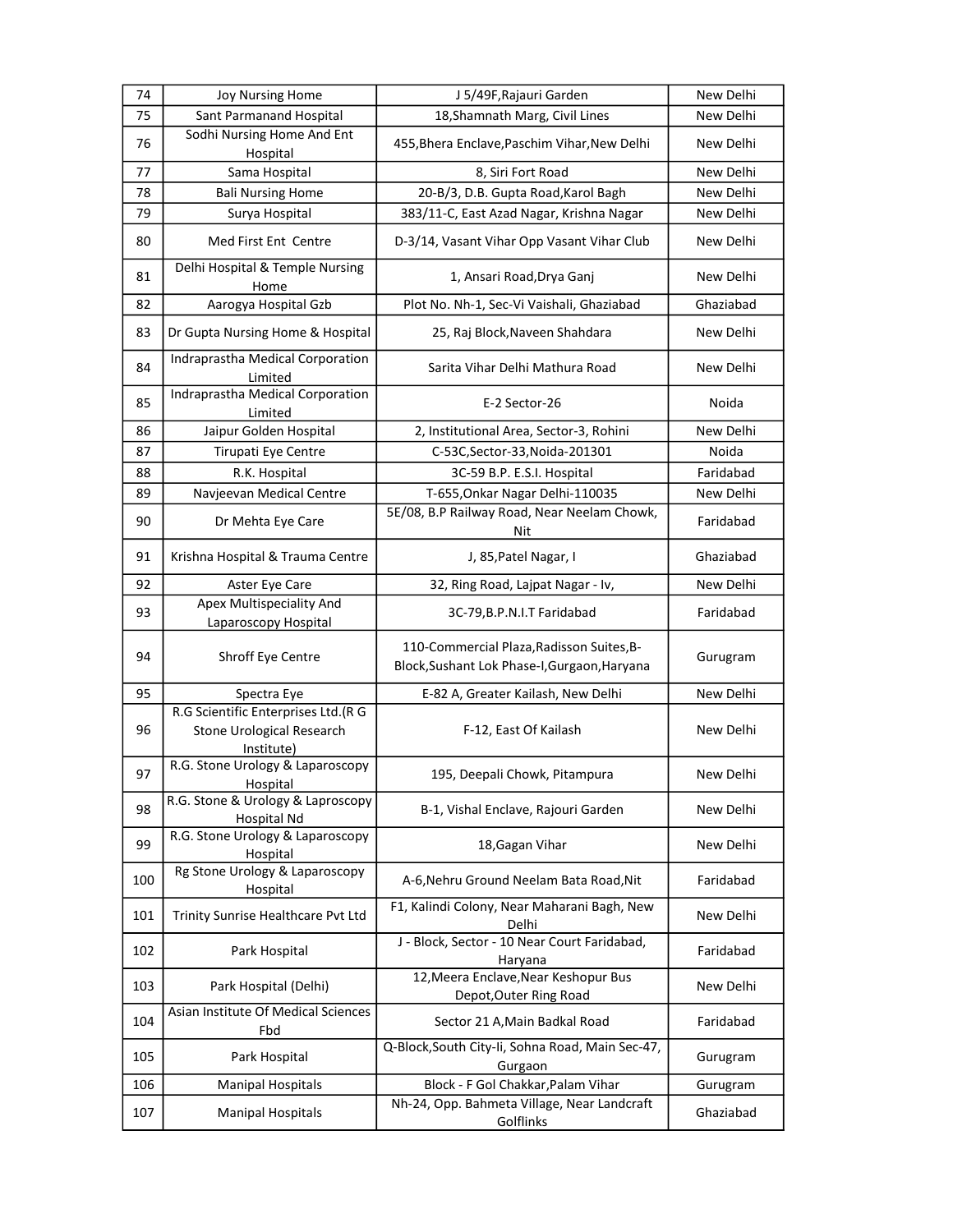| 108 | Shanti Devi Memorial Hospital                                 | Sector - 89, Kheri More, Bhopani, Faridabad                                                                  | Faridabad |
|-----|---------------------------------------------------------------|--------------------------------------------------------------------------------------------------------------|-----------|
| 109 | Bhagwati Hospital                                             | Cs/Ocf - 6, Sector-13, Rohini                                                                                | New Delhi |
| 110 | Khetarpal Nursing Home                                        | Gn-5, Shivaji Enclave, F N G Sector Raja Gardens,<br>Rajouri Garden                                          | New Delhi |
| 111 | Dr Harish Hospital                                            | House Number - 701, Sector 8, Ymca Road                                                                      | Faridabad |
| 112 | <b>Bhatia Orthopaedic And Maternity</b><br>Nursing Home.      | 390 Sector-7B                                                                                                | Faridabad |
| 113 | Umkal Hospital And M.P. Heart<br>Research Institute           | A-520, Sushant Lok1                                                                                          | Gurugram  |
| 114 | Jeewan Nursing Home And Hospital                              | 2-B, Pusa Road                                                                                               | New Delhi |
| 115 | Ganesh Hospital                                               | li-C/3, Nehru Nagar                                                                                          | Ghaziabad |
| 116 | Holy Family Hospital                                          | Okhla Road, New Delhi-110025, Delhi                                                                          | New Delhi |
| 117 | C.K. Memorial Kapoor Hospital                                 | 3B/8A, Nit 3, Near Dav College Road                                                                          | Faridabad |
| 118 | Metro Hospital And Heart Institute<br>(Metro Heart Institute) | X-1, Sector - 12, Near Sahara Samay News Paper                                                               | Noida     |
| 119 | Aryan Hospital Pvt. Ltd.                                      | Old Railway Road                                                                                             | Gurugram  |
| 120 | Medicheck Hospital                                            | 1 C76/53, Near I.O.B. Bank, Nit                                                                              | Faridabad |
| 121 | <b>Handa Medical Centre</b>                                   | Nh Site No 1, Sector 16, Opp Sagar Cinema                                                                    | Faridabad |
| 122 | Tarak Hospital India Pvt Ltd                                  | C-7, Jai Bharat Enclave, Dwarka More, Delhi-<br>110059                                                       | New Delhi |
| 123 | Mahindru Hospitals Pvt. Ltd                                   | E 1, Kiran Garden                                                                                            | New Delhi |
| 124 | East Delhi Medical Centre                                     | 1/550, G.T. Road, Mansarovar Park, Shahdara                                                                  | New Delhi |
| 125 | Saroj Super Speciality Hospital                               | Sector-14 Extn, Institutional Area, Madhubhan<br>Chowk Rohini                                                | New Delhi |
| 126 | Lall Nursing & Maternity Home                                 | New Railway Road Opp Pawa Nursing Home                                                                       | Gurugram  |
| 127 | Lall Eye Care Centre                                          | New Railway Road                                                                                             | Gurugram  |
| 128 | K.K. Surgical & Maternity Centre                              | B-37, East Jyoti Nagar, Loni Road, Shahdara                                                                  | New Delhi |
| 129 | Mata Roop Rani Maggo &<br>Mahindru Hospital                   | C 9, Om Vihar Phase 7, Uttam Nagar, Metro Pilas<br>708, New Delhi                                            | New Delhi |
| 130 | <b>Fortis Memorial Research Institute</b>                     | Sec 44 Gurgaon, Gurgaon                                                                                      | Gurugram  |
| 131 | Fortis C Doc Healthcare Ltd                                   | B - 16, Chirag Enclave, Opp. Nehru Place, Devika<br>Tower, New Delhi, New Delhi                              | New Delhi |
| 132 | Medicheck Ortho Superspeciality<br>Hospital                   | Site-2, Sec-46, Near Community Centre,<br>Faridabad-121010, Faridabad                                        | Faridabad |
| 133 | Felix Hospital                                                | Nh-01, Sector -137, G.B Nagar, Noida, Noida                                                                  | Noida     |
| 134 | Maharaja Agrasen Hospital Dwarka                              | Plot-1, Sec-1, Dwarka New Delhi, New Delhi                                                                   | New Delhi |
| 135 | Amicare Hospital Pvt Ltd                                      | Plot No.15/16, Nyay Khand-I, Near Indira Puram<br>Public School, Indirapuram, Ghaziabad-201014,<br>Ghaziabad | Ghaziabad |
| 136 | Aashlok Fortis Hospital                                       | 25 Ab Community Centre Safdarjung Enclave<br>New Delhi-110029, New Delhi                                     | New Delhi |
| 137 | Noida Medicare Centre Ltd.                                    | 16 C, Block - E, Sector-30                                                                                   | Noida     |
| 138 | Escorts Heart Institute Research<br>Centre Ltd.               | Okhla Road                                                                                                   | New Delhi |
| 139 | Fortis Hospitals Limited Faridabad                            | Neelam Bata Road, N.I.T.                                                                                     | Faridabad |
| 140 | Fortis Flt Lt Rajan Dhall Hospital                            | B-1, Pocket - 1, Aruna Asaf Ali Marg, Vasant Kunj                                                            | New Delhi |
| 141 | Fortis Hospital Noida                                         | B-22, Sector-62                                                                                              | Noida     |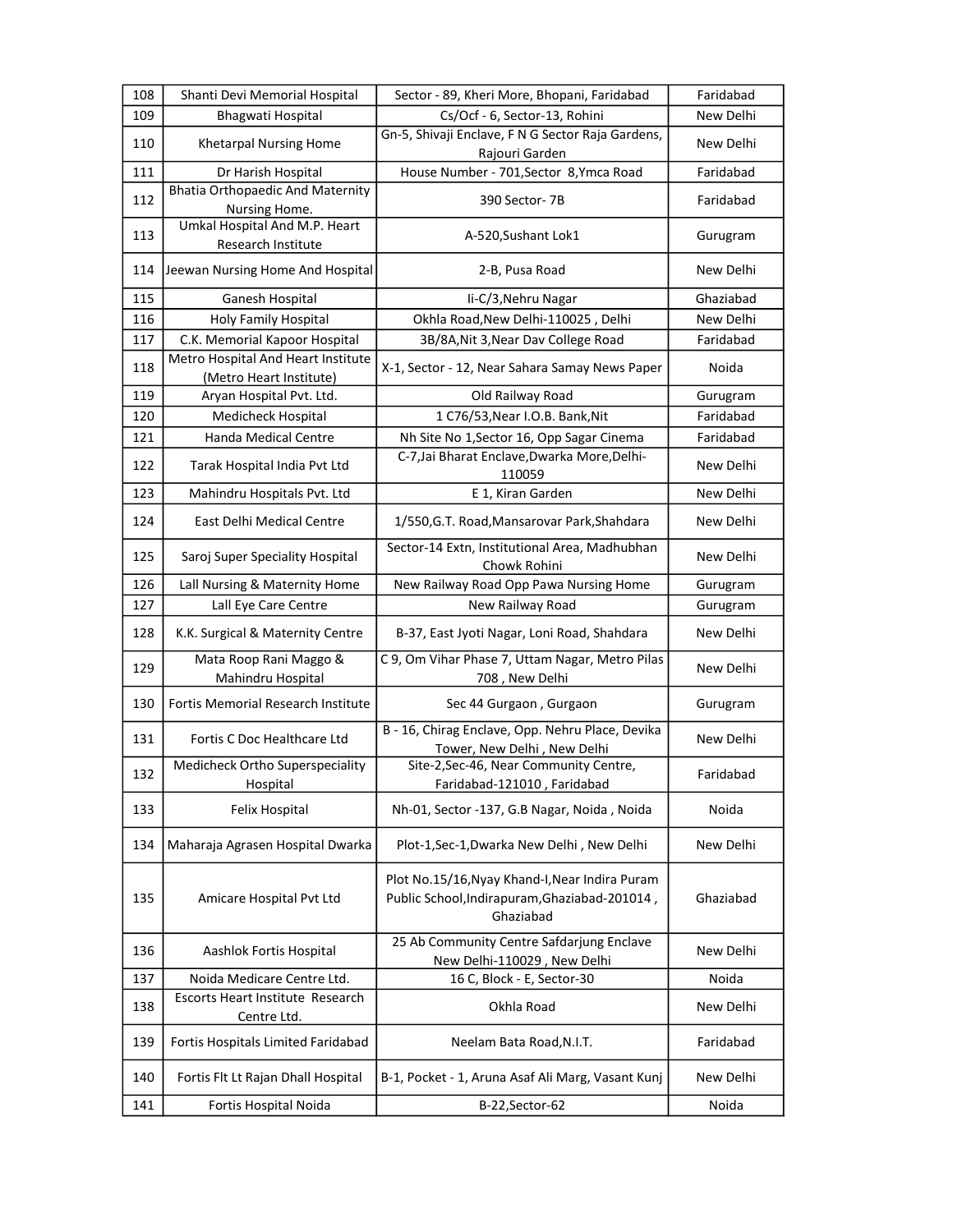| 142 | Fortis Hospital Shalimar Bagh                                           | A - Block, Shalimaar Bagh, Delhi                                                                                      | New Delhi |
|-----|-------------------------------------------------------------------------|-----------------------------------------------------------------------------------------------------------------------|-----------|
| 143 | Vimhans Institute Of Mental Health<br>And Neurosciences                 | No. 1 Institutional Area, Nehru Nagar, New Delhi                                                                      | New Delhi |
| 144 | Dr Sushma Jindal Hospital                                               | 488/15, Dilshad Garden, (Near Radha Krishan<br>Mandir), New Delhi-110095                                              | New Delhi |
| 145 | Universal Hospital                                                      | Bye Pass Road, Molarband Extn. Badarpur New<br>Delhi-110044, New Delhi                                                | New Delhi |
| 146 | Cygnus MIs Hospital                                                     | Plot No 4 Main Kanjhawla Road Near Balaji<br>Mandir Rama Vihar Delhi-110081, New Delhi                                | New Delhi |
| 147 | Mahajan Eye Centre                                                      | 21A Ad Block, Pitampura Outer Ring Road Near<br>Madhuban Chowk Pitampura Metro Station New<br>Delhi-110034, New Delhi | New Delhi |
| 148 | Bhagwan Mahavir Hospital                                                | Sector 14 Near Madhuban Chowk Rohini Delhi-<br>110085, New Delhi                                                      | New Delhi |
| 149 | <b>Sarthak Medical Centre</b>                                           | Rz-2C, Main Road, Palm Village                                                                                        | New Delhi |
| 150 | Genesis Hospital Pvt Ltd                                                | C-1/130, Near Mata Chanan Devi Hospital, Janak<br>Puri                                                                | New Delhi |
| 151 | Metro Hospital And Heart Institute<br>(Metro Multi Speciality Hospital) | L-94, Sec.- 11                                                                                                        | Noida     |
| 152 | Metro Hospital & Heart Institute                                        | 14, Ring Road, Lajpat Nagar                                                                                           | New Delhi |
| 153 | Lotus Hospital                                                          | Wz 409- A, Janak Park, Hari Nagar                                                                                     | New Delhi |
| 154 | Nayan Jyoti Eye Centre                                                  | 1A-251, First Floor, Nit-121001, Neelam Bata<br>Road Near Kotwali Police Station, Faridabad-<br>121001                | Faridabad |
| 155 | Prakash Hospital                                                        | Site No.2, Near Aggarwal Public School, Sector - 3                                                                    | Faridabad |
| 156 | Venu Eye Insititute                                                     | 1/13, Sheikh Sarai, Phase Ii, New Delhi                                                                               | New Delhi |
| 157 | Rs Grover Memorial Hospital                                             | B-243, Priyadarshini Vihar, Delhi, New Delhi                                                                          | New Delhi |
| 158 | Kailash Eye Care                                                        | 50-51 South Patel Nagar New Delhi-110008,<br>New Delhi                                                                | New Delhi |
| 159 | Qrg Health City A Unit Of Qrg<br>Medicare Ltd                           | Plot No.1, Sector-16, Faridabad-121002,<br>Faridabad                                                                  | Faridabad |
| 160 | Delhi Eye Centre                                                        | C-120, New Rajinder Nagar, Shankar Road, New<br>Delhi                                                                 | New Delhi |
| 161 | Divya Prastha Super Multispeciality<br><b>Healthcare Pvt Ltd</b>        | Rz-37, Opposite Bagh Wala School, Main Road,<br>Palam Colony-110045-New Delhi, New Delhi                              | New Delhi |
| 162 | Chandna Medical Centre                                                  | 52 & 85, Sector - 18A, Near Subzi Mandi, Old<br>Faridabad                                                             | Faridabad |
| 163 | Shivalik Hospital                                                       | Huda Market, Sector-37                                                                                                | Faridabad |
| 164 | Ibs Ashwani Hospital                                                    | Plot No 8-D/1, Ymca Road, Sector 11, Faridabad,<br>Faridabad Sector 8, Ballabgarh, Haryana                            | Faridabad |
| 165 | Yashoda Hospital                                                        | lii-M, Nehru Nagar                                                                                                    | Ghaziabad |
| 166 | Yashoda Super Speciality Hospital                                       | H-1, Kaushambhi                                                                                                       | Ghaziabad |
| 167 | Indian Spinal Injuries Centre                                           | Sector-C, Vasant Kunj                                                                                                 | New Delhi |
| 168 | Indo Gulf Diagnostics And Research<br>Centre Pvt Ltd                    | B - 498A, Sector - 19, Noida, Uttar Pradesh,<br>Noida                                                                 | Noida     |
| 169 | Sci International Isis Hospital Pvt<br>Ltd                              | M-4, Greater Kailash, Part -1 Near M-Block<br>Market, New Delhi                                                       | New Delhi |
| 170 | Kartik Nursing Home And Urology<br>Centre                               | C-15, C-Block Community Centre (Behind Janak<br>Cinema), Janak Puri, New Delhi-110058, New<br>Delhi                   | New Delhi |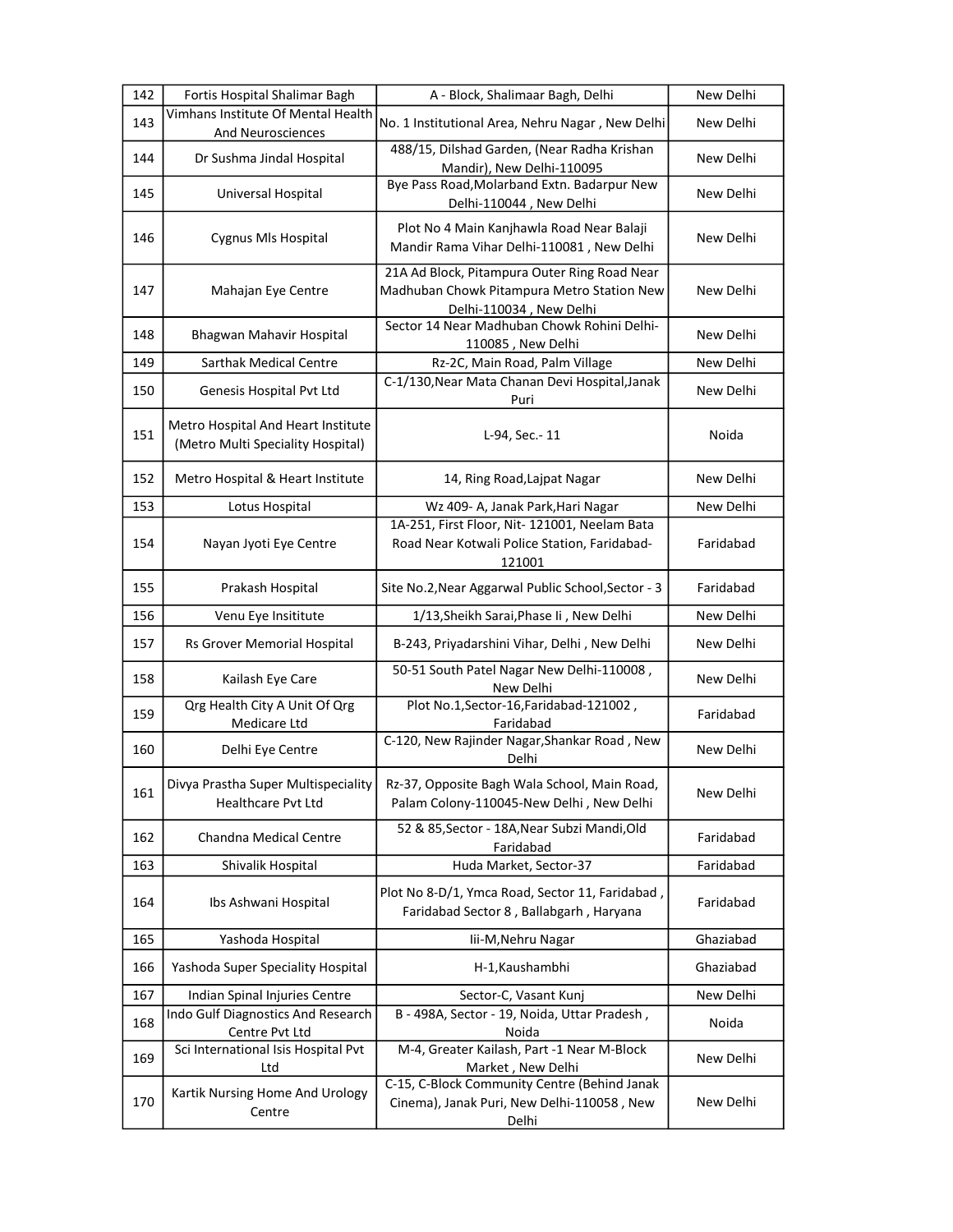| 171 | <b>BL Kapur Memorial Hospital</b>                                 | Pusa Road                                                                         | New Delhi     |
|-----|-------------------------------------------------------------------|-----------------------------------------------------------------------------------|---------------|
| 172 | Sehgal Neo Hospital                                               | B-364, Meera Bagh, Outer Ring Road                                                | New Delhi     |
| 173 | Shanti Mukand Hospital                                            | 2, Institutional Area, Dayanand Vihar, Vikas Marg<br>Extension                    | New Delhi     |
| 174 | Zenith Hospital Pvt Ltd                                           | 187/1 Yadav Colony Mohana Road, Near Punjabi<br>Dharamshala Ballabgarh            | Ballabgarh    |
| 175 | Raj Rishik Hospital Private Limited                               | Site No-6, Near Aggarwal Public School, Sec-3,<br>Faridabad                       | Ballabgarh    |
| 176 | Narinder Mohan Hospital And<br><b>Heart Centre</b>                | Mohan Nagar, Ghaziabad-201007                                                     | Ghaziabad     |
| 177 | Eye Care Centre                                                   | 1368-B Sector-14                                                                  | Faridabad     |
| 178 | Aastha Eye Centre                                                 | 5R/5, N.I.T.                                                                      | Faridabad     |
| 179 | Sukhmani Hospital                                                 | B-7 Extn/126 A, Safdarjung Enclave                                                | New Delhi     |
| 180 | Sarvodaya Hospital And Research<br>Centre                         | Ymca Road, Near Esi Hospital, Sector - 8                                          | Faridabad     |
| 181 | Drishti Eye Centre - Faridabad                                    | 20-21F, Fruit Garden, Nit Nh-5                                                    | Faridabad     |
| 182 | B.M Gupta Nursing Home Pvt.Ltd.                                   | H-11-15 Arya Samaj Road, Uttam Nagar                                              | New Delhi     |
| 183 | Jeewan Hospital And Nursing Home<br>Pvt. Ltd.                     | Gate No. - 1, Jeewan Nagar                                                        | New Delhi     |
| 184 | Shreya Eye Centre                                                 | D 163, Surajmal Vihar                                                             | New Delhi     |
| 185 | <b>Batra Hospital And Medical</b><br>Research Centre              | 1, Tughlakabad Institutional Area                                                 | New Delhi     |
| 186 | Vision Eye Hospital                                               | F-24/136, Sector - 7, Rohini                                                      | New Delhi     |
| 187 | Artemis Medicare Services Ltd.                                    | Sector-51                                                                         | Gurugram      |
| 188 | Narang Eye Institute                                              | B-8 Derawal Nagar Near Model Town Metro<br>Station                                | New Delhi     |
| 189 | <b>Bharti Eye Foundation</b>                                      | 1/3, East Patel Nagar                                                             | New Delhi     |
| 190 | <b>Bharti Eye Hospital</b>                                        | E-52, G.K.-1, New Delhi                                                           | New Delhi     |
| 191 | Vision Eye Centre                                                 | 12/27, West Patel Nagar, Near Arya Samaj<br>Mandir,                               | New Delhi     |
| 192 | Agrawal Eye Institute                                             | A - 235, Shivalik, Malviya Nagar                                                  | New Delhi     |
| 193 | Ayushman Hospital                                                 | Plot No.2, Sector - 12, Dwarka                                                    | New Delhi     |
| 194 | M.D. Eye Care & Laser Centre                                      | M-165 Greater Kailash Part - 2                                                    | New Delhi     |
| 195 | Bansal Hospital (A Unit Of Namedi<br>Hospital Pvt. Ltd)           | A-1, New Friends Colony                                                           | New Delhi     |
| 196 | Tirath Ram Shah Charitable<br>Hospital                            | 2, Battary Lane, Rajpur Road, Near Tis Hazari<br>Court                            | New Delhi     |
| 197 | Max Multispeciality Hospital A Unit<br>Of Four Seasons Foundation | Plot No. 4A, Sector Institutional Green, Near<br>Crown Plaza Hotel, Greater Noida | Greater Noida |
| 198 | Max Smart Super Speciality<br>Hospital                            | Mandir Marg, Saket                                                                | New Delhi     |
| 199 | Max Hospital                                                      | N-110, Panchsheel Park, New Delhi                                                 | New Delhi     |
| 200 | Max Super Specialty, West Block<br>Saket                          | 1, Press Enclave Road, Saket,                                                     | New Delhi     |
| 201 | Max Super Specialty, East Block<br>Saket (Devki Devi Foundation   | 2, Press Enclave, Saket                                                           | New Delhi     |
| 202 | Max Hospital                                                      | Block B, Sushant Lok                                                              | Gurugram      |
| 203 | Balaji Medical & Diagnostic<br>Research Centre                    | 108-A I.P. Extension, Patparganj                                                  | New Delhi     |
| 204 | Max Super Speciality Hospital                                     | W - 3, Sector - 1, Vaishali                                                       | Ghaziabad     |
| 205 | Max Super Speciality Hospital,<br>Shalimar Bagh                   | Fc - 50, C & D Block, Shalimar Bagh, New Delhi -<br>88                            | New Delhi     |
| 206 | Sarvodaya Hospital                                                | Gopi Colony, Sector-19, Faridabad-121006                                          | Faridabad     |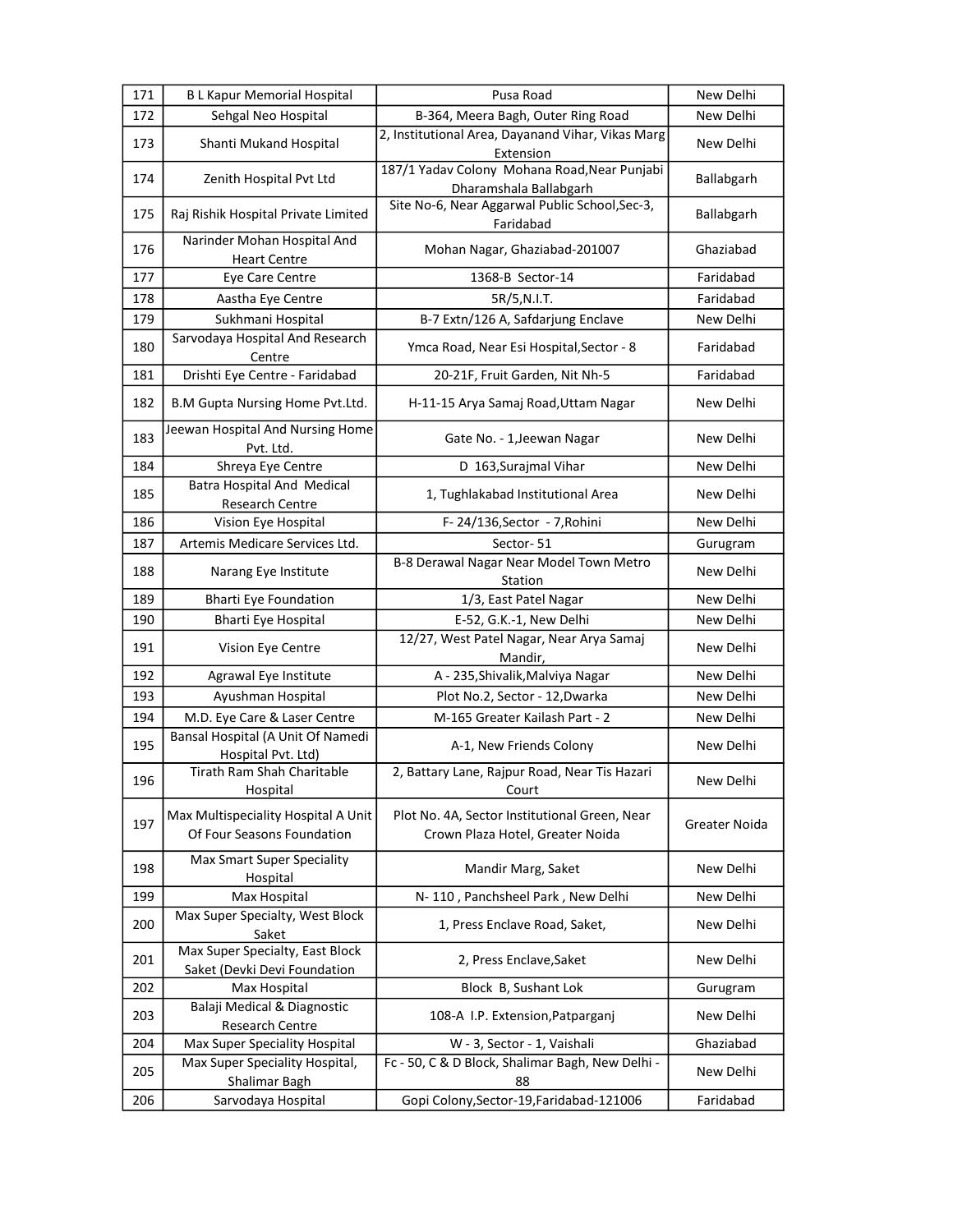| 207 | Amit Nursing Home                                              | A-3, Manak Vihar Ext. Near Beriwala                                          | New Delhi |
|-----|----------------------------------------------------------------|------------------------------------------------------------------------------|-----------|
|     |                                                                | Bagh, Tihar, New Delhi                                                       |           |
| 208 | <b>Bhagat Chandra Hospital</b>                                 | Rz F-1/1, Mahavir Enclave, Dwarka                                            | New Delhi |
| 209 | <b>Bhagat Hospital</b><br>Jeewan Hospital And Nursing Home     | D-2/48-49, Janakpuri<br>150, Gate No. - 2, Jeewan Nagar, Opp. Maharani       | New Delhi |
| 210 | (Gate No. - 2)                                                 | Bagh                                                                         | New Delhi |
| 211 | Ahooja Eye & Dental Institute                                  | 560/1, Daya Nand Colony, New Railway Road                                    | Gurugram  |
| 212 | Shivmani Hospital                                              | 5E/9, Nit                                                                    | Faridabad |
| 213 | Santom Hospital Pvt. Ltd.                                      | D - 5, Prashant Vihar                                                        | New Delhi |
| 214 | Vinayak Hospital                                               | Nh-1, Sector-27, Atta Market                                                 | Noida     |
| 215 | Ghai Hospital                                                  | Plot No. 29, Sector - 9                                                      | Faridabad |
| 216 | Amar Leela Hospital Pvt. Ltd                                   | B - 1/6 Janak Puri                                                           | New Delhi |
| 217 | Navjyoti Eye Centre                                            | 90, Darya Ganj                                                               | New Delhi |
| 218 | Kailash Hospital & Heart Institute                             | H-33, Sector 27, Noida                                                       | Noida     |
| 219 | Chugh Hospital                                                 | 5L/164, K.C. Road, N.I.T, Faridabad-121001                                   | Faridabad |
| 220 | Sunetram Eye Care                                              | 5E/22 Bp, First Floor, B K Chowk, Nit-5, Faridabad-<br>121001                | Faridabad |
| 221 | Visitech Eye Center                                            | Plot No.-2. Pocket 1, Jasola Vihar, New Delhi-<br>110025                     | New Delhi |
|     | Foresight Eye Clinic Super Speciality                          | 106, Rps Dda, Sheikh Sarai Phase - 1, Opp.                                   |           |
| 222 | Eye Care                                                       | Apeejay School, Malviya Nagar, New Delhi<br>110017                           | New Delhi |
| 223 | Rosewood Hospital                                              | 5, Jl Block, Roshan Garden, Najafgarh, New Delhi                             | New Delhi |
| 224 | Neo Hospital A Unit Of Muskan<br><b>Medical Centre Pvt Ltd</b> | D-170A, Sector-50, Noida-201301                                              | Noida     |
| 225 | Chopra Eye Hospital And Laser<br>Centre                        | House No.3, Pocket C-8, Sector-7, Rohini, Delhi                              | New Delhi |
| 226 | Eye Health Clinic Noida                                        | E - 1, Sector - 61, Noida                                                    | Noida     |
| 227 | Sunetra Eye Laser And Dental Care<br>Centre                    | K C - 120, C- Blockkavi Nagar Ghaziabad                                      | Ghaziabad |
| 228 | Jeevan Jyoti Clinic And Nursing<br>Home                        | M - 131, Vikas Puri, New Delhi                                               | New Delhi |
| 229 | Sinha Hospital                                                 | Plot No 3-A, Roshan Mandi, Near Pnb Atm, Tuda<br>Mandi, Najafgarh, New Delhi | New Delhi |
| 230 | Chaudhary Eye Centre And Laser<br>Vision                       | 4802, Bharat Ram Road(Ansari Road), 24, Darya<br>Ganj                        | New Delhi |
| 231 | <b>Handa Nursing Home</b>                                      | 57, Raja Garden                                                              | New Delhi |
| 232 | Primus Super Speciality Hospital                               | 2 Chandragupt Marg, Chanakyapuri                                             | New Delhi |
| 233 | <b>Suman Super Speciality Hospital</b>                         | Plot No. 14, Pocket 04, Sector<br>7, Bindapur, Dwarka                        | New Delhi |
| 234 | Prakash Hospital                                               | D-12 12-A,B Sector-33, Opposite Ntpc Eoc                                     | Noida     |
| 235 | Neera Eye Centre Laser Vision                                  | B-99, Bharat Ram Road, Opp. Commercial<br>School, Daryaganj-110002           | New Delhi |
| 236 | <b>Ballabhgarh Nursing Home</b>                                | 64-65 Mukesh Colony, Ballabhgarh                                             | Faridabad |
| 237 | Paras Hospital                                                 | Sec-4/130, Vaishali                                                          | Ghaziabad |
| 238 | Khetarpal Hospital                                             | F-95, Bali Nagar                                                             | New Delhi |
|     |                                                                | Kisan Tower Ff & Sf, Golf Marg, Hoshiarpur,                                  |           |
| 239 | Vision Plus Eye Centre                                         | Sector-51, Noida, Uttar Pradesh, 201307                                      | Noida     |
| 240 | Surbhi Hospital Pvt Ltd                                        | Kh-232, Golf Course Road, Village Morna, Sector-<br>35, Noida-201301         | Noida     |
| 241 | Khanna Eye Centre                                              | E368, Nirman Vihar, Vikas Marg                                               | New Delhi |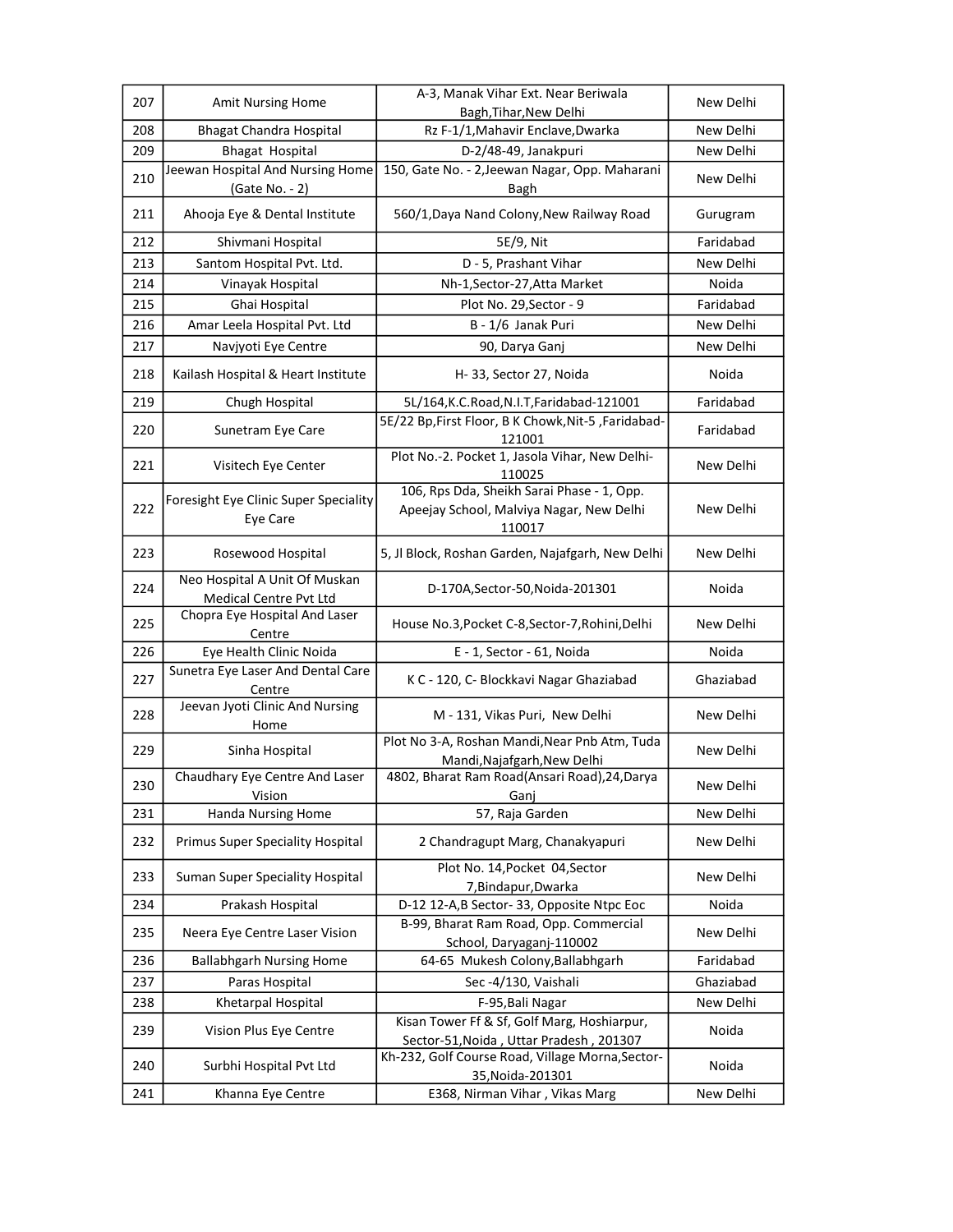|     |                                                                                             | Shop No. 3F/139, Metro Rd, New Industrial Twp                                                                          |           |
|-----|---------------------------------------------------------------------------------------------|------------------------------------------------------------------------------------------------------------------------|-----------|
| 242 | Santosh Multispeciality Hospital                                                            | 3A, New Industrial Town, Faridabad, Haryana-                                                                           | Faridabad |
|     |                                                                                             | 121001                                                                                                                 |           |
| 243 | Venkateshwar Hospital                                                                       | Sector 18A, Dwarka, New Delhi-110075                                                                                   | New Delhi |
| 244 | Hope Oncology Clinic                                                                        | A-22, Hauz Kahs, New Delhi-110066                                                                                      | New Delhi |
| 245 | Apollo Spectra Hospitals Kailash<br>Colony                                                  | A-19/A, Kailash Colony, New Delhi-110048                                                                               | New Delhi |
| 246 | Apollo Spectra Hospitals Karol<br>Bagh                                                      | 66A/2, New Rohtak Road Karol Bagh, New Delhi-<br>110005                                                                | New Delhi |
| 247 | Green City Hospital                                                                         | N.H. 17 Delta- I, Greater Noida                                                                                        | Noida     |
|     |                                                                                             | B Block, Near Sbi Bank Kavi Nagar, Ghaziabad-                                                                          |           |
| 248 | Manav Hospital & Laser Eye Centre                                                           | 201002                                                                                                                 | Ghaziabad |
| 249 | Visitech Eye Center South Ex                                                                | A-10, South Extension Part-2, New Delhi-110049                                                                         | New Delhi |
| 250 | Sanjeevan Medical Research Centre<br>$(P)$ Ltd.                                             | 4869/24, Ansari Road, Darya Ganj                                                                                       | New Delhi |
| 251 | Kesar Hospital                                                                              | C-480 Chawala                                                                                                          | Faridabad |
|     |                                                                                             | Colony, Ballabhgarh, Faridabad, Haryana<br>Plot No-2 Main Road, Opposite Shakti Nagar                                  |           |
| 252 | Vinayak Hospital                                                                            | Telephone Exchange, Derawal Nagar, Opposite                                                                            | New Delhi |
|     |                                                                                             | Model Town                                                                                                             |           |
| 253 | Ayushman Hospital And Health<br>Services                                                    | Sec-10, Dwarka                                                                                                         | New Delhi |
| 254 | Atlanta Mediworld Multispeciality<br>Hospital & Research Centre (Unit<br>Of R R M Services) | Plot No-Nh-01, Sector-14, Atal Chowk<br>Vasundhara                                                                     | Ghaziabad |
| 255 | Malik Radix Healthcare Pvt Ltd                                                              | C 218, Nirman Vihar                                                                                                    | New Delhi |
| 256 | Meenakshi Hospital                                                                          | B - 13 Kaushambhi                                                                                                      | Ghaziabad |
| 257 | Rajiv Gandhi Cancer Inst. And                                                               |                                                                                                                        | New Delhi |
|     | Research Centre                                                                             | D-18, Sector - 5 Rohini, Delhi                                                                                         |           |
| 258 | <b>Makkar Medical Centre</b>                                                                | A 1, Priyadarshini Vihar                                                                                               | New Delhi |
| 259 | <b>Action Cancer Hospital</b>                                                               | H-2/Fc-34,A-4,Paschim,New Delhi                                                                                        | New Delhi |
| 260 | Kailash Hospital Limited                                                                    | 23, Institutional Area, Greater Noida                                                                                  | Noida     |
| 261 | Rana Eye Centre                                                                             | C-8/28, First Floor, Sector 7, Sai Baba Chowk,<br>Rohini, Opp Metro Pillar 394, Rohini Sector-7,<br>North Delhi-110085 | New Delhi |
| 262 | Dev Eye Centre A Unit Of Skiffle<br>Healthcare Services Ltd                                 | R - 10, Vakil Colony, Sector - 12, Pratap Vihar,<br>Ghaziabad                                                          | Ghaziabad |
| 263 | <b>Itek Vision Centre</b>                                                                   | B-1A/22, Sector 51, Noida-201301                                                                                       | Noida     |
| 264 | Jeewan Mala Hospital Pvt. Ltd.                                                              | 67/1, New Rohtak Road, Karol Bagh                                                                                      | New Delhi |
| 265 | Goyal Eye Institute                                                                         | 1/10 East Patel Nagar Main Patel Road, Delhi,<br>Central Delhi , Delhi-110008                                          | New Delhi |
| 266 | Hitech Eye Centre                                                                           | A-12, 1St Floor, Main Najafgarh Road Vikas Puri,<br>Opposite Metro Pillar No.632, Delhi, West Delhi-<br>255080         | New Delhi |
| 267 | Satyabhama Hospital Pvt Ltd                                                                 | Rz - 10, Naresh Park, Near Water Tank, Najafgarh<br>Road, Nangloi, New Delhi                                           | New Delhi |
| 268 | Dr. Pattnaik'S Laser Eye-Institute-N<br>Delhi.                                              | C-2, Ground Floor, Lajpat Nagar-3, New Delhi-<br>110024                                                                | New Delhi |
| 269 | Shri Ram Singh Hospital And Heart<br>Institute                                              | B-25-25, 26-A, East Krishna Nagar, Swarn Cinema<br>Road,                                                               | New Delhi |
| 270 | Pushpanjali Medical Centre                                                                  | A-14-15, Pushpanjali                                                                                                   | New Delhi |
| 271 | Delhi Heart And Lung Institute                                                              | 3-Mm Ii, Panchkuian Road                                                                                               | New Delhi |
| 272 | Aakash Healthcare                                                                           | Hospital Plot, Road No-201, Sector-3, Dwarka,                                                                          | New Delhi |
|     |                                                                                             | New Delhi-110075                                                                                                       |           |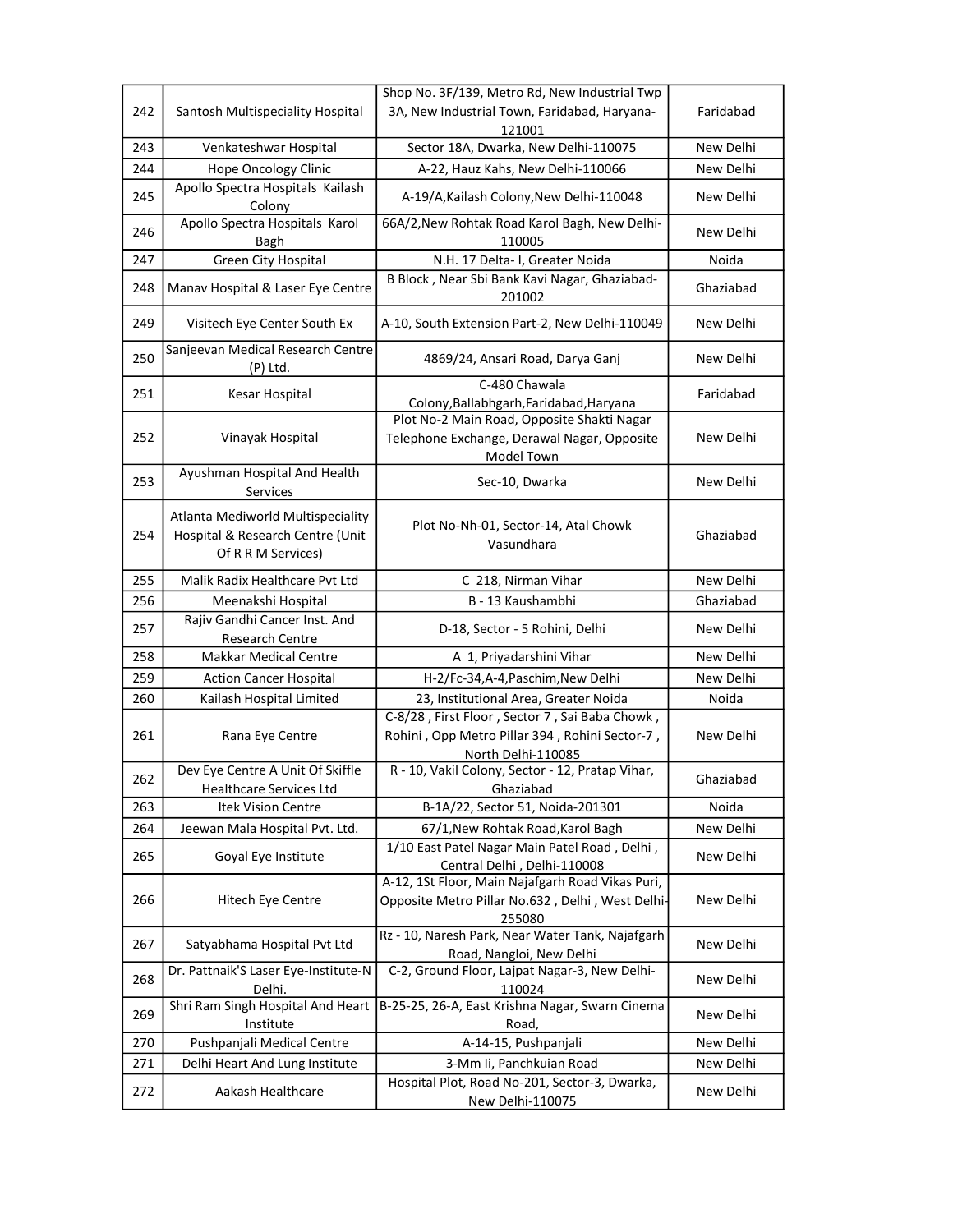| 273 | Delhi Eye Care                                                               | 4/17, 2Nd Floor, Balraj Khanna Marg, Opp.                                              | New Delhi            |
|-----|------------------------------------------------------------------------------|----------------------------------------------------------------------------------------|----------------------|
|     |                                                                              | Jaypee Sidharth Hotel East Patel Nagar<br>Ag-11, Shalimar Bagh, Main Ring Road, Delhi- |                      |
| 274 | Ahuja Eye Centre                                                             | 110088                                                                                 | New Delhi            |
| 275 | Save Sight Centre                                                            | A-14, G.T. Road, Adarsh Nagar, Opp. Adarsh Metro                                       | New Delhi            |
|     |                                                                              | Station, Delhi                                                                         |                      |
| 276 | Shanti Gopal Hospital                                                        | Plot No. Nh-1, Ahinsa Khad-Ii, Indirapuram                                             | Ghaziabad            |
| 277 | I Create Hospital                                                            | A-3/24,3Rd Floor,Janakpuri,New Delhi                                                   | New Delhi            |
| 278 | Narayana Superspeciality Hospital                                            | Plot No-3201, Block-V, Dlf Phase-lii, Sector-24.                                       | Gurugram             |
| 279 | Viaan Eye And Retina Centre                                                  | Vg4 Besateck Square Mall, Sector 57, Gurgaon<br>Haryana-122413                         | Gurugram             |
| 280 | Drishti Eye And Ent Care                                                     | Plot No-8, Sectpr-5 Vaishali                                                           | Ghaziabad            |
| 281 | Tewari Eye Centre                                                            | Hospital Cum Resi 699, Sector-5 Vaishali                                               | Ghaziabad            |
| 282 | Konarc Hospital                                                              | 9A/1, Naresh Park, Near Water Tank, Main<br>Najafgarh Road, Nangloi                    | New Delhi            |
| 283 | Jagmohan Multispeciality Hospital                                            | E-10, Rajeshwari Park, Loni, Ghaziabad-201102                                          | Ghaziabad            |
| 284 | Navin Medicare Pyt Ltd                                                       | N.H.- 3, Pocket - F, Sector - Alpha - Ii Greater<br>Noida Uttar Pradesh-201301         | <b>Greater Noida</b> |
| 285 | Central Hospital                                                             | A 142, Ganesh Nagar, Near Tilak Nagar                                                  | New Delhi            |
| 286 | <b>Manipal Hospitals</b>                                                     | Adjoing Mtnl Bulinding, Main Road, Sec-<br>6, Dwarka, New Delhi                        | New Delhi            |
| 287 | Pawan Hospital                                                               | Samaypur Road Rajiv Colony Near Sec-56<br>Ballabhargh Faridabad-121004                 | Ballabgarh           |
| 288 | Sharda Hospital                                                              | 32 34 Knowledge Park Iii Greater Noida                                                 | Noida                |
| 289 | Yatharth Wellness Superspecility<br>Hospital & Heart Centre                  | Plot No-01 Sector-110, Noida-201304                                                    | Noida                |
| 290 | Dashmesh Hospital                                                            | C-141, Shiv Nagar Ext., Jail Road, New Delhi-<br>110058                                | New Delhi            |
| 291 | Jain Eye Hospital And Laser Centre                                           | Ag - 152, Shalimar Bagh, New Delhi                                                     | New Delhi            |
| 292 | Mayom Hospital                                                               | D - Block, South City - I, Gurgaon                                                     | Gurugram             |
| 293 | Dr Bajaj Eye Hospital Pvt Ltd                                                | A-1/1, Ist Floor Nathu Colony<br>Chowk, Shahdara, New Delhi-110093                     | New Delhi            |
| 294 | Dr Aggarwals Eye Clinic                                                      | F - 17, Moti Nagar, New Delhi                                                          | New Delhi            |
| 295 | I Clinix Advanced Eye Care                                                   | 27/171 Vikram Vihar, Near Moolchand Station<br>Lajpat Nagar-4                          | New Delhi            |
| 296 | Shree Aggarsain International<br>Hospital                                    | Sector-22, Rohini, Delhi                                                               | New Delhi            |
| 297 | Vikas Hospital Pvt Ltd                                                       | 1629-H, Thana Road, Najafgarh                                                          | New Delhi            |
| 298 | Goyal Hospital                                                               | Site No. 2 Sec -8                                                                      | Faridabad            |
| 299 | Surya Kiran Hospital                                                         | 31, Roshan Mandi, Najafgarh, New Delhi-110043                                          | New Delhi            |
|     | Pushpawati Singhania Research                                                |                                                                                        |                      |
| 300 | Institute For Liver Renal And                                                | Press Enclave Marg, Sheikh Sarai, Phase - Ii                                           | New Delhi            |
|     | Digestive Diseases.                                                          |                                                                                        |                      |
| 301 | Suraksha Eye Surgery Centre                                                  | B-15, Ground Floor, Rana Pratap Bagh, Delhi                                            | New Delhi            |
| 302 | Shankar Medicare Centre                                                      | 3/184 Sector 28 Link Road Near Anupam Sweets<br>Faridabad                              | Faridabad            |
| 303 | Shri Mool Chand Kharaiti Ram<br>Hospital And Ayurvedic Research<br>Institute | Lajpat Nagar-3                                                                         | New Delhi            |
| 304 | Maharaja Agrasen Hospital                                                    | Road Number-35, New Rohtak Road, Punjabi<br>Bagh                                       | New Delhi            |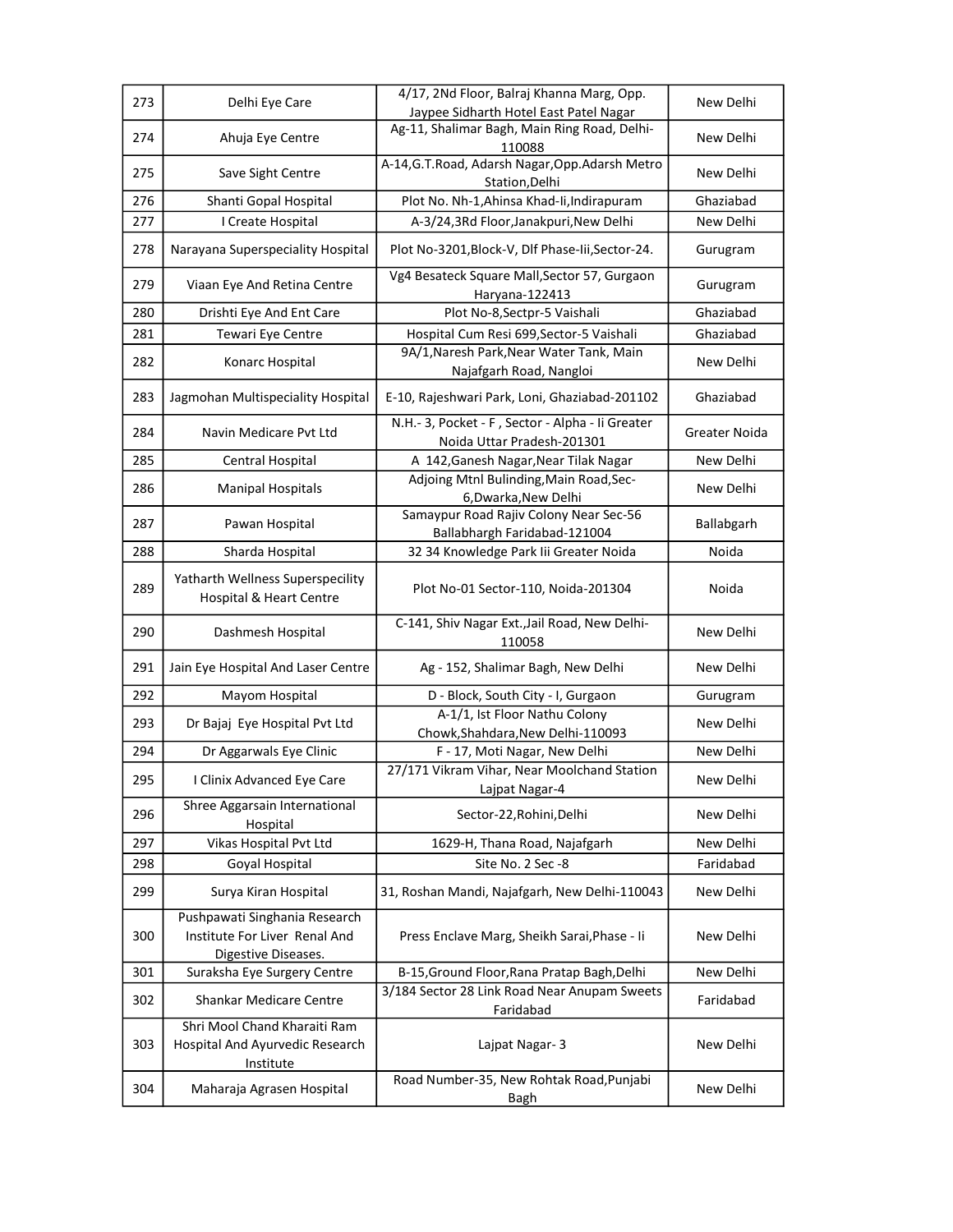| 305 | Shri Ram Singh Multi Speciality<br>Hospital                                      | Sector 70 Noida Gb Nagar Up                                                   | Noida     |
|-----|----------------------------------------------------------------------------------|-------------------------------------------------------------------------------|-----------|
| 306 | <b>Gandhi Nursing Home</b>                                                       | C-50,51, Om Vihar, Uttam Nagar                                                | New Delhi |
| 307 | <b>Healing Tree Hospital</b>                                                     | 30/1 Shakti Khand Indirapuram Ghaziabad                                       | Ghaziabad |
| 308 | Dr Dilip Hospital                                                                | 765 Sec-28 Faridabad                                                          | Faridabad |
| 309 | Lyf Hospital                                                                     | Nh-4, Gyan Khand -1 Indirapuram                                               | Ghaziabad |
| 310 | Apurva Hospital Faridabad                                                        | 2N/74, Bp Near 2-3 Gole Chakkar Nit Faridabad                                 | Faridabad |
| 311 | Promhex Multispeciality Hospital A<br>Unit Of Promhex Plus Healthcare<br>Pvt Ltd | Plot No Nh-34 Sec-P2 Omega-1 Greater Noida                                    | Noida     |
| 312 | Shishu Sadan Multispeciality<br>Children Hospital                                | A-1/169-A, Janakpuri Opp. Metro Pillar No -616                                | New Delhi |
| 313 | Param Jyoti Eye Centre (A Unit Of<br>M. S Medicare Pvt. Ltd)                     | 16A/CP-2155, Vasundhara, Ghaziabad-201012                                     | Ghaziabad |
| 314 | Ishan Hospital                                                                   | Plot No.1, Pocket No-8B, Sector-19, Rohini, Delhi-<br>89 Rohini Delhi         | New Delhi |
| 315 | Dr. Kapurs The Healing Touch Eye<br>Centre                                       | D 8, D Block, Vikaspuri                                                       | New Delhi |
| 316 | <b>Madhukar Rainbow Childrens</b><br>Hospital                                    | Fc-29, Plot No.5, Near Malviya Nagar Metro<br>Station Geetanjali              | New Delhi |
| 317 | Doctor Today Healthcare                                                          | 5C-2BP, RAILWAY ROAD, NIT FARIDABAD-<br>121001                                | Faridabad |
| 318 | Metro Heart Institute With<br>Multispeciality                                    | Sector-16A                                                                    | Faridabad |
| 319 | Dharamshila Cancer Hospital And<br><b>Research Centre</b>                        | Dharamshila Marg, Vasundhara Enclave                                          | New Delhi |
| 320 | Shivalik Hospital                                                                | SEHATPUR, OPP SEC 91, FBD HARYANA                                             | Faridabad |
| 321 | K K Health Care Centre                                                           | 238, SEC-5, URBAN ESTATE, GURGAON                                             | Gurugram  |
| 322 | Diyos Mens Health Center Pvt Ltd                                                 | A1/26, SAFDARJUNG Enclave New Delhi                                           | New Delhi |
| 323 | Kalra Hospital S R C N C Pvt Ltd                                                 | A - 5- 6, Kirti Nagar                                                         | New Delhi |
| 324 | Samyak Hospital                                                                  | <b>BM-7 East Shalimar Bagh</b>                                                | New Delhi |
| 325 | Navin Hospital (A Unit Of Navin<br>Meditech Pvt Ltd)                             | Nh-1, Sector-3 Vaishali                                                       | Ghaziabad |
| 326 | Sumitra Hospital                                                                 | A 119A, Sector - 35                                                           | Noida     |
| 327 | Kedar Hospital                                                                   | 3B/3 BP NIT Faridabad-121001                                                  | Faridabad |
| 328 | Aakash Hospital                                                                  | 90/43, Malviya Nagar                                                          | New Delhi |
| 329 | Jaypee Hospital                                                                  | Sector - 128, Gautam Budh Nagar, Noida, Uttar<br>Pradesh                      | Noida     |
| 330 | Sri Balaji Action Medical Institute                                              | FC-34 A-4, Paschim Vihar                                                      | New Delhi |
| 331 | SSB Heart And Multispecialty<br>Hospital                                         | 69 Sector-20A, Near Neelam Fly Over, Ajronda<br>Chowk                         | Faridabad |
| 332 | Prayag Hospital And Research<br>Centre                                           | J-206/A-1, Sector-41                                                          | Noida     |
| 333 | Dayal Eye Centre                                                                 | SCO NO 11 Friends Colony, Main Jharsa Road Opp<br><b>Housing Board Colony</b> | Gurugram  |
| 334 | Institute Of Brain And Spine                                                     | 73, Ring Road, Lajpat Nagar-3, New Delhi                                      | New Delhi |
| 335 | Netram Eye Centre                                                                | I-1791, CR Park, Near IDBI Bank, New Delhi,<br>Delhi                          | New Delhi |
| 336 | Sardana Eye Institute                                                            | A2/19, RAJOURI GARDEN                                                         | New Delhi |
| 337 | Kalyani Hospital                                                                 | RZ-30A, Rati Ram Park Naya Bazar, Najafgarh                                   | New Delhi |
| 338 | Shri Balajis Multispeciality Hospital                                            | Sector 9-10 Basai Road                                                        | Gurugram  |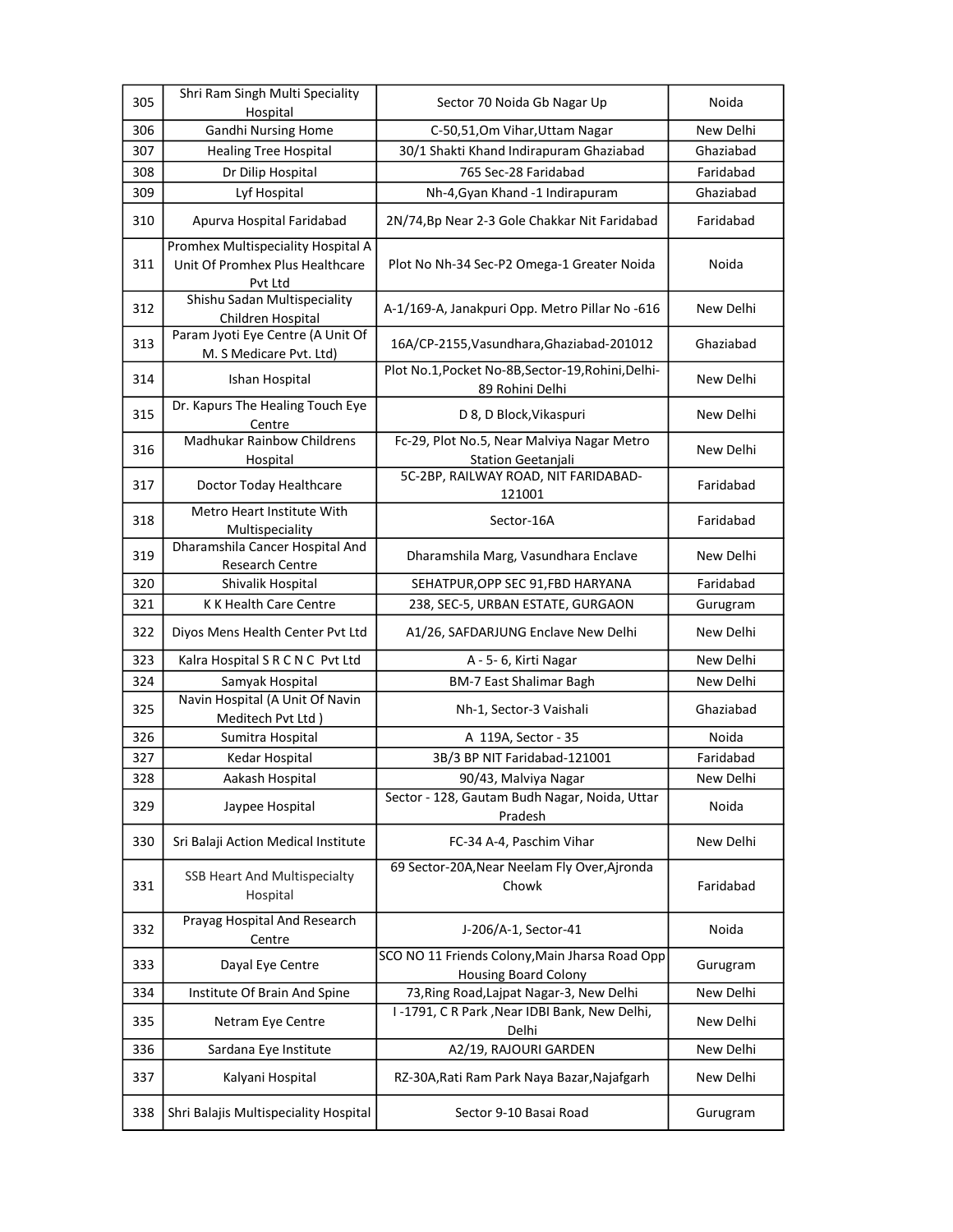| 339 | Manas Hospital                                         | A93, Block A, Sector 34, Noida                                               | Noida                    |
|-----|--------------------------------------------------------|------------------------------------------------------------------------------|--------------------------|
| 340 | SJM Hospital                                           | SJM Chowk, NH-24, Plot No. 2 Chhijarsi,<br>Sector 63                         | Noida                    |
| 341 | Supreme Hospital                                       | Charmwood Village, Surajkund Road                                            | Faridabad                |
| 342 | The Signature Hospital                                 | Sector 37 D (BPTP) , Dwarka Expressway                                       | Gurugram                 |
| 343 | W Pratiksha Hospital                                   | Golf Course Ext Rd, Sushant Lok-II,<br>Shushant Lok 2, Sector 56             | Gurugram                 |
| 344 | The Healing Touch Eye Centre                           | C-2/390, Pankha Road, Janakpuri                                              | New Delhi                |
| 345 | Virmani Hospital                                       | Plot no 8,9,10, Block B SC, Commercial<br>Complex, Mayur Vihar, Phase 2      | New Delhi                |
| 346 | YatharthSuperspeciality Hospital                       | Sector Omega-1, Greater Noida                                                | Greater Noida            |
| 347 | Yatharth Superspeciality Hospital                      | HO-01, Noida Extension, Sector 1, Greater<br>Noida                           | <b>Greater Noida Ext</b> |
| 348 | Kriti Hospital                                         | Plot No. 13, Sector 56, In front of Kendriya<br>vihar                        | Gurugram                 |
| 349 | Jeewan Moti Khera Hospital                             | 495, Main Najafgarh Road, Near Krishna<br>Mandir, Nangloi                    | New Delhi                |
| 350 | Mansaram Hospital                                      | B-5, Aman Puri Extension, Main Najafgarh<br>Road, Nangloi                    | New Delhi                |
| 351 | Sahdeo Hospital                                        | NH-33, SECTOR OMEGA 1, Greater Noida                                         | <b>Greater Noida</b>     |
| 352 | Vedanta Netralaya                                      | C-16, RDC, Rajnagar, Opposite Yes BANK,                                      | Ghaziabad                |
| 353 | Ahuja Laser Eye Centre                                 | 212, Parmanand colony,, ain road                                             | New Delhi                |
| 354 | Kapil Multispeciality Hospital                         | A-1, Shastri park, Nathupura mor, burari                                     | New Delhi                |
| 355 | Polaris Hospital                                       | Opp. Raheja mall, sohna road, sector 48                                      | Gurugram                 |
| 356 | Apollo Spectra Hospital                                | Near Dronacharya Govt. College, New Railway<br>Road,                         | Gurugram                 |
| 357 | <b>Apollo Cradle</b>                                   | Plot No. 15-A, Shivaji Marg, Najafgarh Road, Near<br>Motinagar Metro station | New Delhi                |
| 358 | <b>Apollo Cradle</b>                                   | NH-1, Shakti khand 2,                                                        | Indirapuram              |
| 359 | <b>Apollo Cradle</b>                                   | R-2, Nehru enclave, Near Nehru Place Flyover                                 | New Delhi                |
| 360 | Indus Valley Hospital                                  | 232,kh no. 19/1(1-12), Laxmi Garden, Tuda<br>Mandi, Tehsil Road, Najafgarh   | New Delhi                |
| 361 | Life Hospital                                          | Opposite Hanuman Mandir, Sector-8                                            | Faridabad                |
| 362 | Sharma Medicare                                        | NH-19/A,L Block, Delta- II, Greater Noida                                    | Greater Noida            |
| 363 | Saroj Medical Centre                                   | Plot no 9, Pocket 8-B, Sector 19, Jail Road, Rohini                          | New Delhi                |
| 364 | M D City Hospital                                      | 4C Institutional area, Northex, Model Town                                   | New Delhi                |
| 365 | Rathi Hospital                                         | 2,3 Pratap vihar, Nangloi Najafgarh road, Ranhola                            | New Delhi                |
| 366 | New Vision Eye Centre                                  | A-55/233, Pashchim Vihar,                                                    | New Delhi                |
| 367 | Eye Mantra                                             | A-1/10, Paschim Vihar                                                        | New Delhi                |
| 368 | Clio Eye Centre                                        | 1SP, Golf Course road, Sector 28                                             | Gurugram                 |
| 369 | Savitri Hospital                                       | 142/91, Extended Lal Dora, Near petrol<br>Pump, Karala-Kanjhawala road       | New Delhi                |
| 370 | Yashoda Superspeciality Hospital &<br>Cancer Institute | B 1 &B 2, Sector 23, Sanjay Nagar                                            | Ghaziabad                |
| 371 | Motherhood Hospital                                    | B-206 A, Sector 48, Gautam Budh Nagar                                        | Noida                    |
| 372 | Shakuntala Hospital                                    | Bank colony, GT Road, modinagar                                              | Ghaziabad                |
| 373 | Kailash Hospital & Neuro Centre                        | NH-1, SECTOR 71                                                              | Noida                    |
| 374 | <b>Centre for Sight</b>                                | B2/6, Ashok Vihar, Phase II                                                  | New Delhi                |
| 375 | <b>Centre for Sight</b>                                | Plot No 9, Sector - 9, Dwarka                                                | New Delhi                |
| 376 | Centre For Sight                                       | A3 Vikaspuri, Opp. Metro pillar no. 627, Najafgarh<br>Road                   | New Delhi                |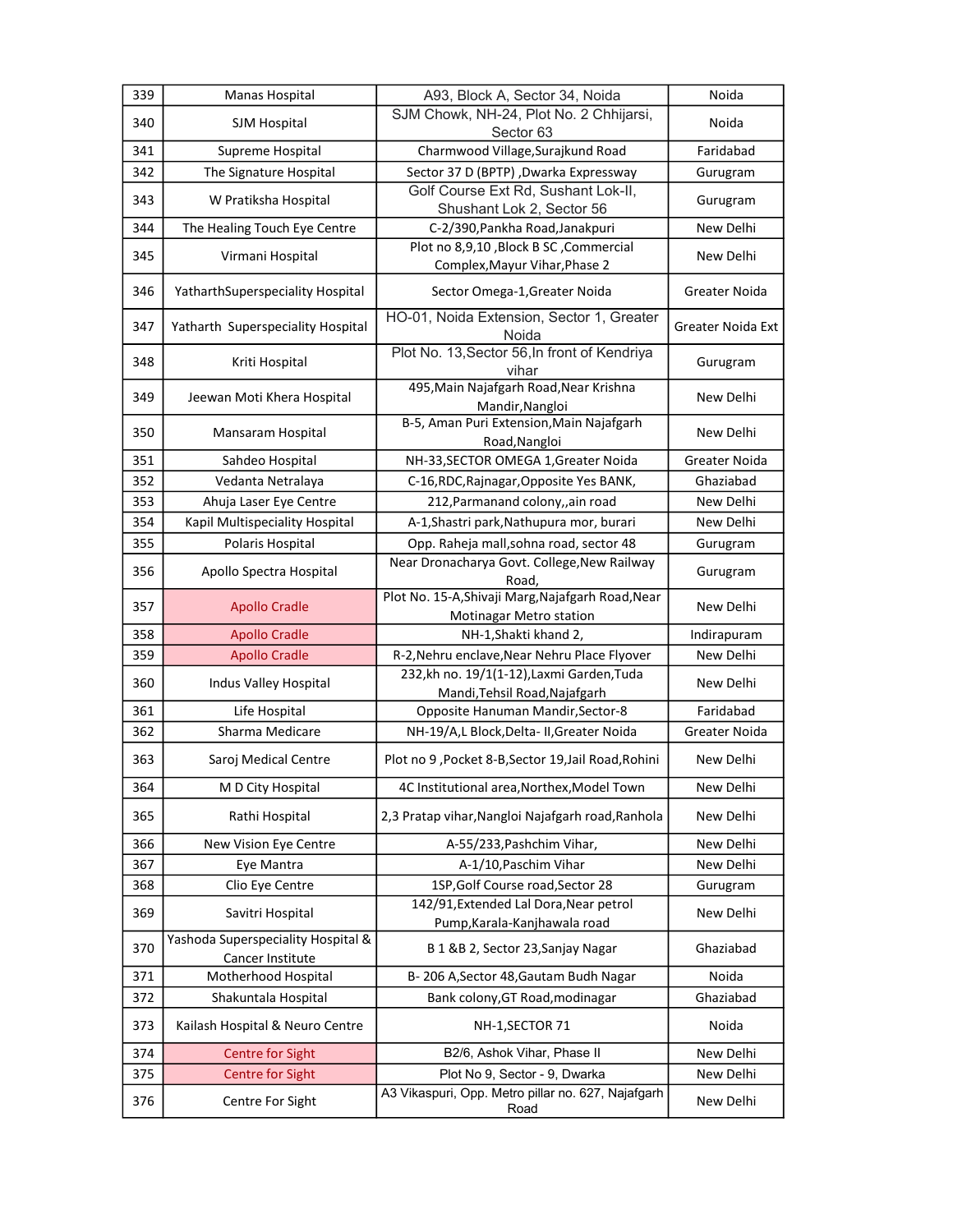| 377 | Centre For Sight                                            | J-12/30, Rajouri Garden                                                                                 | New Delhi   |
|-----|-------------------------------------------------------------|---------------------------------------------------------------------------------------------------------|-------------|
| 378 | Centre For Sight                                            | SCO Complex - 317, Sector - 29                                                                          | Gurugram    |
| 379 | Centre For Sight                                            | Plot 399/1, New Railway road                                                                            | Gurugram    |
| 380 | Centre For Sight                                            | C-6, Ground Floor, Explore Tower, Shakti Khand-<br>4, Near Bharat Petrol Pump                           | Indirapuram |
| 381 | Centre For Sight                                            | Plot No. 1, Huda Market No.1, Beside Hanuman<br>Mandir, Sector-16A, Near Old Faridabad Metro<br>Station | Faridabad   |
| 382 | Centre For Sight                                            | B-5/24, Safdarjung Enclave, Opp. Dear Park                                                              | New Delhi   |
| 383 | Centre For Sight (Preet Vihar)                              | F-19, Preet Vihar, Main Vikas Marg                                                                      | New Delhi   |
| 384 | Centre For Sight (Rohini)                                   | 304-309, Ring Road Mall, Sector-3, Rohini                                                               | New Delhi   |
| 385 | Manavata Hospital                                           | Plot No. 494, Near Women College, Uncha<br>Gaon, Mohna Road, Ballabhgarh                                | Faridabad   |
| 386 | Dharamveer Solanki Hospital                                 | B-2, Lakhi Ram park, 100 Feet Road, Near NDPL<br>Office, Opp Sec-22, Rohini                             | New Delhi   |
| 387 | C M Patel Hospital                                          | E-7,100 Foot Road, West Jyoti Nagar<br>Extension, Shahdara                                              | New Delhi   |
| 388 | C D Global Hospital                                         | Plot No. 897/4, Opp. Metro Pillar No. 492, Main<br>Rohtak Road, Mundka                                  | New Delhi   |
| 389 | <b>AIRMID Hospital</b>                                      | Samaypur, New Delhi - 110042                                                                            | New Delhi   |
| 390 | Medlife Hospital                                            | KH No. 346, Main Road, Lal Dora, Burari                                                                 | New Delhi   |
| 391 | <b>CLOUDNINE HOSPITAL</b>                                   | C-9, Gali Number 1, Hoshiarpur Village, Sector 51                                                       | Noida       |
| 392 | <b>CLOUDNINE HOSPITAL</b>                                   | 94, 4, Mehrauli-Gurgaon Rd, Anamika Enclave,<br>Sector 14                                               | Gurugram    |
| 393 | <b>CLOUDNINE HOSPITAL</b>                                   | MSJ House, Plot No. A-2, Vikas Marg, beside SS<br>Plaza, Mayfield Garden, Sector 47                     | Gurugram    |
| 394 | INDIRA GANDHI EYE HOSPITAL                                  | Sector-62, Ullawas                                                                                      | Gurugram    |
| 395 | <b>COMPLETE EYE CARE</b>                                    | 301 B, Eros City Square, Sector 49                                                                      | Gurugram    |
| 396 | <b>GUPTA HOSPITAL ( A UNIT OF</b><br>RAJNI GUPTA HOSPITALS) | A-56, Main Kanjhawala Road, Budh Vihar, Phase-1                                                         | New Delhi   |
| 397 | <b>GOYAL HOSPITAL</b>                                       | B-33, LIC Colony, Pashchim Vihar                                                                        | New Delhi   |
| 398 | AVANTIKA MULTISPECIALITY<br><b>HOSPITAL</b>                 | A-3/8, Sector 3, Rohini, Opposite Jaipur Golden<br>Hospital                                             | New Delhi   |
| 399 | AASHIRWAAD NURSING HOME                                     | A-29/3, Lions Enclave, Marble Block, Opp. DDA<br>Park, Vikas Ngar, Uttam Nagar                          | New Delhi   |
| 400 | LAL SUPERSPECIALITY HOSPITAL                                | Veer Nagar, Main madanpuri road, Near Pataudi<br>Chowk                                                  | Gurugram    |
| 401 | AASTHA HOSPITAL, NEW DELHI                                  | L-2/50, New Mahavir Nagar, Outer Ring Road                                                              | New Delhi   |
| 402 | <b>ARSH HOSPITAL</b>                                        | Opposite ERA Redwood residency, Tigaon Road,<br>Sector 78                                               | Faridabad   |
| 403 | SANJEEVANI HOSPITAL                                         | Sector 66, Opp. Moga Colony, Sohna Road                                                                 | Gurugram    |
| 404 | <b>SR KRISHNA HOSPITAL</b>                                  | Plot No. 23,24, Jain Park, Opp. Metro Pillar<br>722,723, Uttam Nagar                                    | New Delhi   |
| 405 | RADIUM EYE CENTRE                                           | A-1/11, 3rd Floor, Sector -8, Rohini                                                                    | New Delhi   |
| 406 | PAWAN HOSPITAL, UNIT -2                                     | Plot No. 10, Gurudwara Road, Jawahar Colony,<br><b>NIT</b>                                              | Faridabad   |
| 407 | SRG MULTISPECIALITY HOSPITAL                                | E-2/241, Shastri Nagar                                                                                  | New Delhi   |
| 408 | TOMAR MULTISPECIALITY<br><b>HOSPITAL</b>                    | Plot No. 35,36,36A, Gali No. 2, Pratap Vihar -1,<br>Kirari, Nangloi                                     | New Delhi   |
| 409 | <b>JAIN EYE CENTRE</b>                                      | Plot No. 111, Ground Floor, Shakti Khand -2, Near<br>Omaxe Plaza, Indirapuram                           | Ghaziabad   |
| 410 | REVIVE HOSPITAL                                             | 5A/2, Tilak Nagar, Opp. Metro Pillar No. 491                                                            | New Delhi   |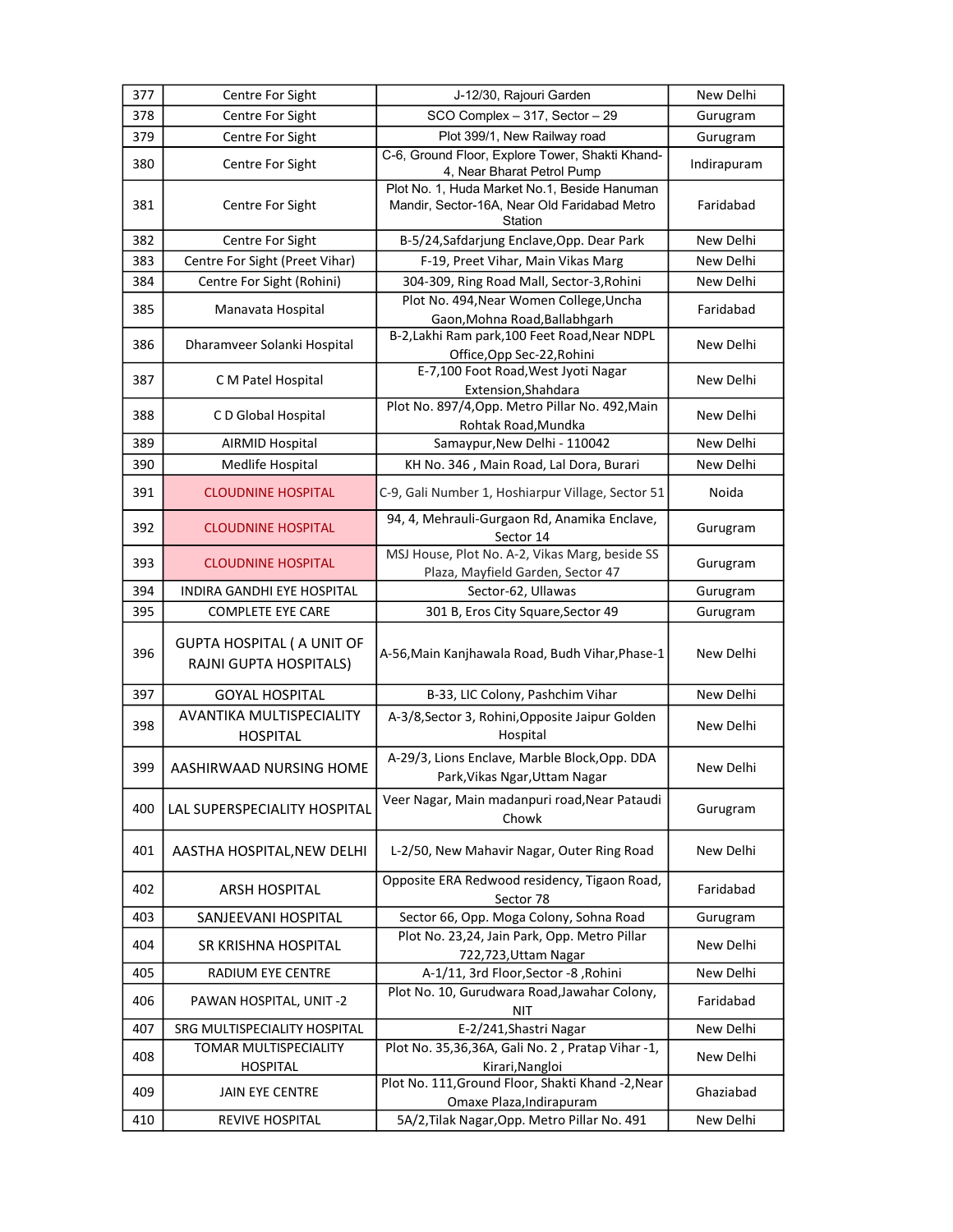| 411 | AVANTIKA HOSPITAL                                                       | 137, Niti Khand -II, Indirapuram                                            | Ghaziabad |
|-----|-------------------------------------------------------------------------|-----------------------------------------------------------------------------|-----------|
| 412 | NAMOKAR EYE CENTRE                                                      | 13A, Pocket A, Ashok Vihar, Phase-3                                         | New Delhi |
| 413 | NIRMLA HOSPITAL                                                         | RZ-E-20, Jai Vihar, Near D.K Depot, Najafgarh                               | New Delhi |
| 414 | <b>UK NURSING HOME</b>                                                  | M-1, Vikas Puri                                                             | New Delhi |
| 415 | JEEVAN JYOTI HOSPITAL                                                   | M-62, Sector 12, Santosh Medical Road, Pratap<br>Vihar                      | Ghaziabad |
| 416 | SAI EYE CARE                                                            | H-98/1, Sector 12, Pratap Vihar                                             | Ghaziabad |
| 417 | <b>CHOWDHARY MORAL HOSPITAL</b>                                         | C-1/1A & C-1/2A, Yamuna Vihar                                               | New Delhi |
| 418 | <b>BANSAL GLOBAL HOSPITAL</b>                                           | C-10, Ramgarh Colony, G.T Karnal Road, Near<br>Jahangirpuri Metro Station   | New Delhi |
| 419 | DIVINE MULTISPECIALITY<br><b>HOSPITAL</b>                               | 102/2, Main Jagatpur Road, Near Street No.<br>14, Wazirabad                 | New Delhi |
| 420 | SARVODYA HOSPITAL                                                       | 1031/1, Railway Road, Near mata chintpurni<br>Mandir                        | Gurugram  |
| 421 | SATYAM HOSPITAL                                                         | 173/27, Gali No. 3, Near Hanuman Mandir,<br>Madanpuri                       | Gurugram  |
| 422 | SUKHDA HOSPITAL                                                         | Gali No. 7, Kadipur Industrial Area, Main Pataudi<br>Road                   | Gurugram  |
| 423 | SRI GOBIND HOSPITAL,<br><b>GURUGRAM</b>                                 | 753/21, Main Madanpuri Road, Near Pataudi<br>Chowk                          | Gurugram  |
| 424 | SUNRISE HOSPITAL                                                        | Plot No. 1, Pocket 8-B, Sector 15, Rohini                                   | New Delhi |
| 425 | NAMOKAR NURSING HOME                                                    | B-1/467-470, Sultanpuri, Near state Bank of India                           | New Delhi |
| 426 | <b>APEX CITI HOSPITAL</b>                                               | D-440, West Vinod Nagar, Near Ras Vihar, I.P Ext.,<br>Patparganj            | New Delhi |
| 427 | CHINMAYA VISION                                                         | 18, Bhera Enclave, Outer Ring Road, Pashchim<br>Vihar                       | New Delhi |
| 428 | <b>GEO HOSPITAL</b>                                                     | Plot No. 3, Madhu Vihar, Khora Colony, Opp.<br>Mayur Vihar Phase-III        | Ghaziabad |
| 429 | <b>RAVI EYE FOUNDATION</b>                                              | B-8, Ganesh Nagar, Main Najafgarh Road, Near<br>Metro Pillar No. 543        | New Delhi |
| 430 | SAI SIDDHI UROLOGY &<br>MULTISPECIALITY HOSPITAL                        | 80-P, Sector 46                                                             | Gurugram  |
| 431 | KAMLA HOSPITAL, GURUGRAM                                                | Main Pataudi Road, Sector 37D, Near Kadipur<br>Chowk                        | Gurugram  |
| 432 | TRIPATHI HOSPITAL & TRAUMA<br>CENTRE, GHAZIABAD                         | E-14, Sector 9, New Vijay Nagar                                             | Ghaziabad |
| 433 | <b>CRONUS MULTISPECIALITY</b><br>HOSPITAL, NEW DELHI                    | D-91 A, Main 100 Feet Road, SSN Marg,<br>Chattarpur                         | New Delhi |
| 434 | <b>ONCOPLUS (A UNIT OF</b><br>DEEPCHAND ONCOLOGY SERVICES<br>PVT. LTD.) | A-288,289, Defence Colony                                                   | New Delhi |
| 435 | KALRA HOSPITAL, NEW DELHI                                               | No. 3A,25,26, Sewak Park Extention, Near Metro<br>Pillar No. 761            | New Delhi |
| 436 | SPES HOSPITAL, GURUGRAM                                                 | Shanti Nagar, Beriwala Baag Road, Near Rajiv<br>Chowk                       | Gurugram  |
| 437 | Dr. KAPOOR's THE HEALING TOUCH                                          | D-8, Vikaspuri                                                              | New Delhi |
| 438 | CHANDRALAXMI HEALTHCARE,<br>GHAZIABAD                                   | NH-03, GYAN KHAND -1, Indirapuram                                           | Ghaziabad |
| 439 | OM SAI HOSPITAL                                                         | Panchsheel colony, Near Bank of Baroda, Main Lal<br>Kuan, Gautam budh nagar | Ghaziabad |
| 440 | MANGALAM MEDICAL & SURGICAL<br><b>CENTRE</b>                            | 154/81, Main Bawana Road, Poonth Khurd, Near<br>Sector 35, Rohini           | New Delhi |